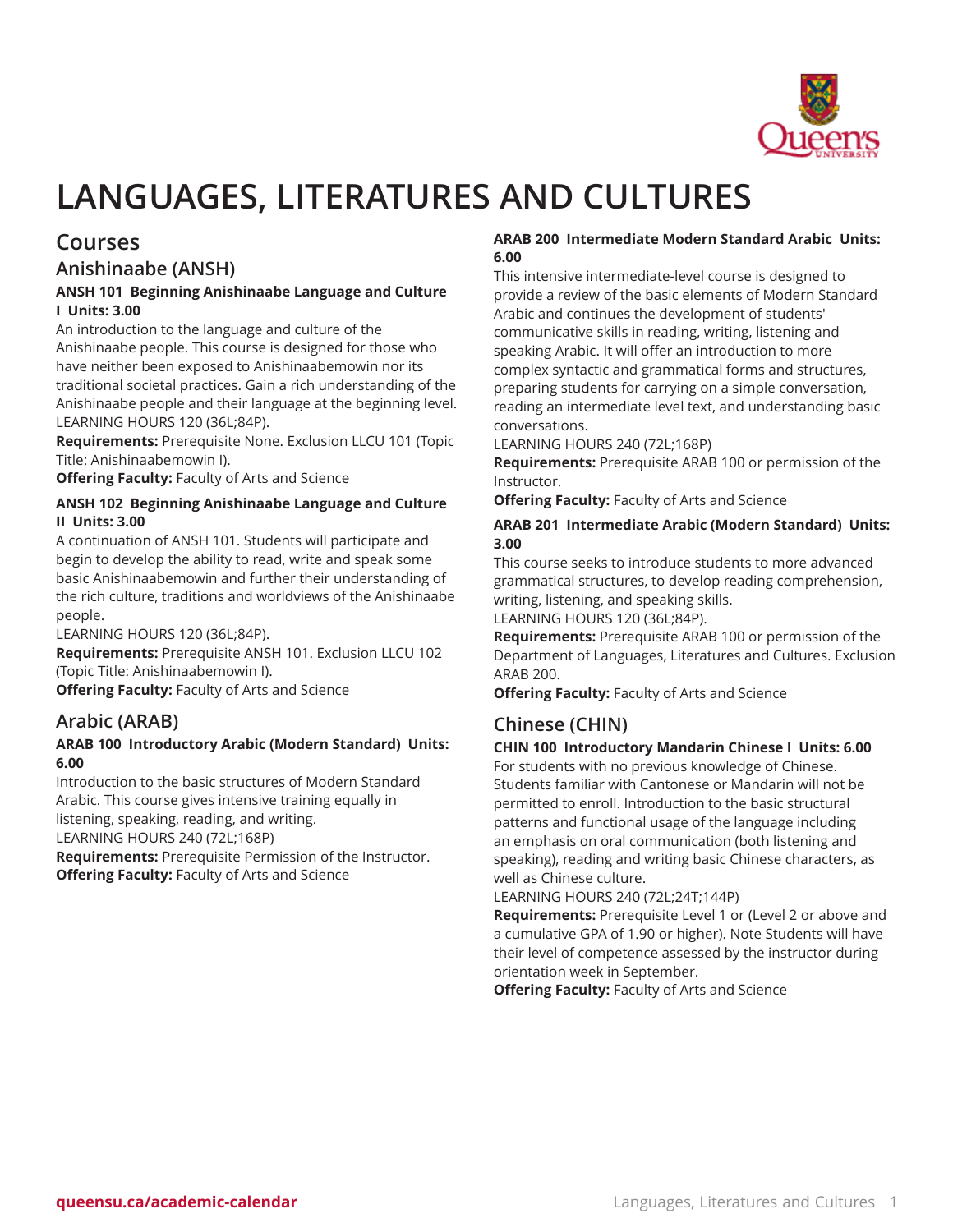

# **CHIN 200 Introductory Mandarin Chinese II Units: 6.00**

For students with some knowledge of Cantonese who wish to acquire a command of Mandarin or for students with some knowledge of Mandarin who want to improve their Chinese language skills. Continued study of basic structural patterns of the language with the emphasis on oral communication, reading and writing using the simplified forms of Chinese characters.

NOTE Students will have their level of competence assessed by the instructor during orientation week in September. LEARNING HOURS 240 (72L;24T;144P)

**Requirements:** Prerequisite CHIN 100 and permission of the Department of Languages, Literatures and Cultures. Note Students will have their level of competence assessed by the instructor during orientation week in September. **Offering Faculty:** Faculty of Arts and Science

**CHIN 300 Intermediate Mandarin Chinese Units: 6.00** Continuing study of the functional usage of Mandarin Chinese with intensive training in listening, speaking, reading and writing using the simplified forms of Chinese characters. NOTE Students will have their level of competence assessed by the instructor during orientation week in September. LEARNING HOURS 240 (72L;168P)

**Requirements:** Prerequisite CHIN 200 and permission of the Department of Languages, Literatures and Cultures. Note Students will have their level of competence assessed by the instructor during orientation week in September. **Offering Faculty:** Faculty of Arts and Science

# **German (GRMN)**

# **GRMN P61 Introduction to Reading German Level I Units: 3.00**

This course introduces the student to reading strategies, grammar, resources and basic vocabulary and leads to a second-year reading knowledge of German in 12 weeks. NOTE Also offered as a distance course. Consult Continuing and Distance Studies.

NOTE Students work independently and must have access to a computer with CD-ROM capability.

NOTE CD ROM approximate cost \$60.

NOTE The workload is comparable to that of a standard 3.0 unit language acquisition.

**Offering Faculty:** Faculty of Arts and Science

# **GRMN 101 Beginner's German I Units: 3.00**

This course is for students with no previous knowledge of German. The course concentrates on the basic language skills (listening, reading, writing and speaking) and introduces elements of German culture as recorded in its customs, history and literature.

LEARNING HOURS 120 (36L;120;72P).

**Requirements:** Prerequisite None. One-Way Exclusion May not be taken with or after GRMN 102; GRMN 201; GRMN 202.

**Offering Faculty:** Faculty of Arts and Science

# **GRMN 102 Beginner's German II Units: 3.00**

This course is for students with a limited background in German. The course concentrates on the basic language skills (listening, reading, writing and speaking) and introduces elements of German culture as recorded in its customs, history and literature.

LEARNING HOURS 120 (36L;12O;72P).

**Requirements:** Prerequisite (A minimum grade of a C in GRMN 101) or permission of the Department of Languages, Literatures and Cultures. One-Way Exclusion May not be taken with or after GRMN 201; GRMN 202. **Offering Faculty:** Faculty of Arts and Science

#### **GRMN 201 Intermediate German I Units: 3.00**

A continuation of GRMN 102 aimed at expanding basic language skills (listening, reading, writing and speaking). Students will review and deepen their knowledge of grammatical structures through exposure to a variety of German-language media and culture.

LEARNING HOURS 120 (36L;12O;72P).

**Requirements:** Prerequisite (A minimum grade of a C in GRMN 102) or permission of the Department of Languages, Literatures and Cultures.

**Offering Faculty:** Faculty of Arts and Science

#### **GRMN 202 Intermediate German II Units: 3.00**

A systematic review of grammatical structures with the aim of enhancing students' linguistic competence with particular emphasis on written communication.

LEARNING HOURS 120 (36L;12O;72P).

**Requirements:** Prerequisite (A minimum grade of a C in GRMN 201) or permission of the Department of Languages, Literatures and Cultures.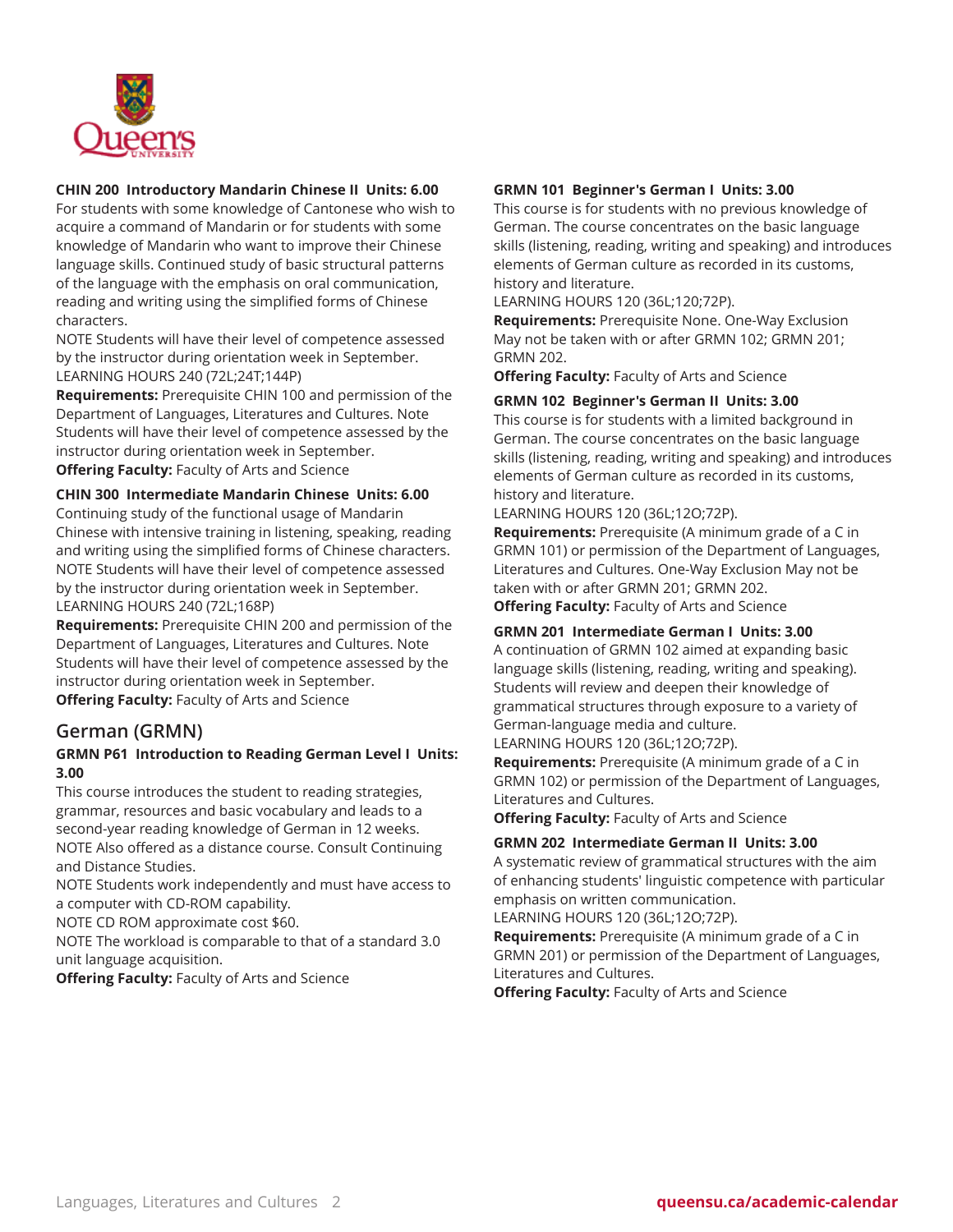

# **GRMN 203 German Conversation and Culture Units: 3.00**

An intermediate conversation course designed to advance skills in oral communication and cultural competence, supported by grammar instruction and written assignments. Students will engage with different media sources, including German-language television, film, internet, print media and music.

#### LEARNING HOURS 120 (36L;12T;84P).

**Requirements:** Prerequisite (A minimum grade of a C in GRMN 102) or permission of the Department of Languages, Literatures and Cultures.

**Offering Faculty:** Faculty of Arts and Science

# **GRMN 306 Business German in Workplace Units: 3.00**

Designed for students at the intermediate-advanced level. The course aims at developing communicative competence in the fields of business, commerce, industry, and German in the workplace, with specific emphasis on oral communication.

LEARNING HOURS 120 (36L;84P).

**Requirements:** Prerequisite (A minimum grade of a C in GRMN 202) or permission of the Department of Languages, Literatures and Cultures.

**Offering Faculty:** Faculty of Arts and Science

#### **GRMN 307 Business German II: German in the Workplace Units: 3.00**

Designed for students at the intermediate-advanced level. The course aims at developing communicative competence in the fields of business, commerce, industry, and German in the workplace, with specific emphasis on approaches to intercultural communication.

LEARNING HOURS 120 (36L;84P).

**Requirements:** Prerequisite (A minimum grade of a C in GRMN 202) or permission of the Department of Languages, Literatures and Cultures.

**Offering Faculty:** Faculty of Arts and Science

#### **GRMN 308 Topics in Cultural History I Units: 3.00**

Intensive development of language skills (reading, writing, speaking, listening) in the course of a general introduction to the cultural history of the German-speaking countries up to and including the nineteenth century.

LEARNING HOURS 120 (36S;12G;12O;60P).

**Requirements:** Prerequisite (A minimum grade of a C in GRMN 202) or permission of the Department of Languages, Literatures and Cultures.

**Offering Faculty:** Faculty of Arts and Science

## **GRMN 309 Topics in Cultural History II Units: 3.00**

Intensive development of language skills (reading, writing, speaking, listening) in the course of a general introduction to the cultural history of the German-speaking countries in the twentieth and twenty-first centuries.

LEARNING HOURS 120 (36L;12T;84P).

**Requirements:** Prerequisite (A minimum grade of a C in GRMN 202) or permission of the Department of Languages, Literatures and Cultures.

**Offering Faculty:** Faculty of Arts and Science

**GRMN 310 Grmn Lang. & Cult 20th C. Lit. Units: 3.00 Requirements:** GRMN202 OR GRMN200 **Course Equivalencies:** GRMN310, GRMN312 **Offering Faculty:** Faculty of Arts and Science

#### **GRMN 311 Culture Through Stories in the 18th and 19th Century Units: 3.00**

An introduction to reading, discussing and writing about German literary texts in German. Major periods, authors, and texts of the 18th and 19th centuries will be examined in their cultural and historical contexts. Students will be exposed to different genres: excerpts from novels and dramas, as well as short stories, poems and film adaptations. LEARNING HOURS 120 (36S;12G;12O;60P).

**Requirements:** Prerequisite (A minimum grade of a C in GRMN 202) or permission of the Department of Languages, Literatures and Cultures.

**Offering Faculty:** Faculty of Arts and Science

#### **GRMN 312 Culture Through Stories in the 20th and 21st Century Units: 3.00**

An introduction to reading, discussing, and writing about German literary texts in German. Major periods, authors, and texts of the 20th and 21st centuries will be examined in their cultural and historical contexts. Students will be exposed to different genres: excerpts from novels and dramas as well as short stories, poems, and film adaptations. LEARNING HOURS 120 (36S;12G;12O;60P).

**Requirements:** Prerequisite (A minimum grade of a C in GRMN 202) or permission of the Department of Languages, Literatures and Cultures.

**Course Equivalencies:** GRMN310, GRMN312 **Offering Faculty:** Faculty of Arts and Science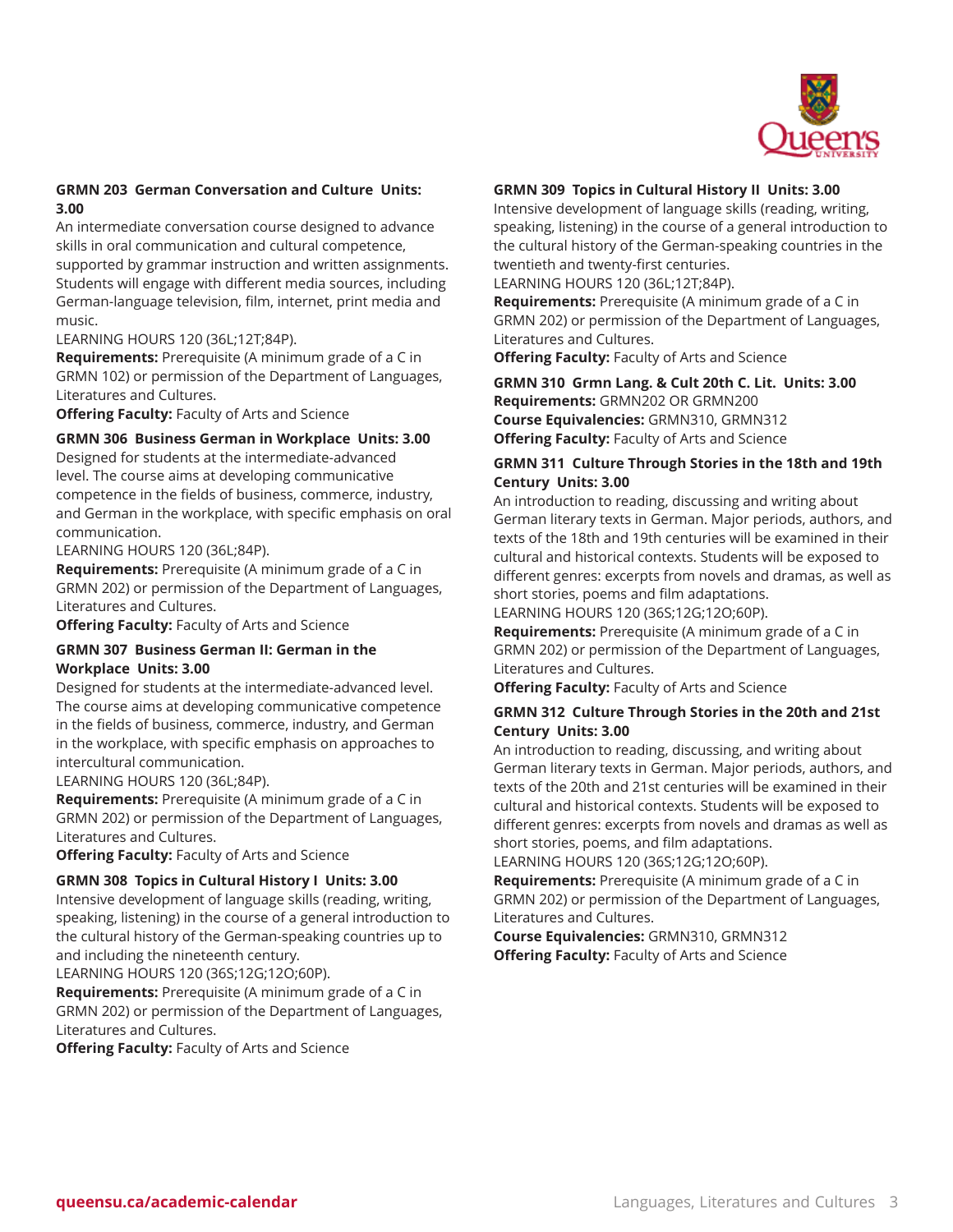

# **GRMN 315 Work and Study in Germany Units: 3.00**

Students who have participated in the

Werkstudentenprogramm (or an equivalent program or internship) may obtain academic credit on their return by presenting, by the end of the fall term of the same year, a 2,500 word essay about their experiences and submitting to a 90 minute written and a 20 minute oral exam, all in the German language.

LEARNING HOURS 120 (120P).

**Requirements:** Prerequisite Permission of the Department of Languages, Literatures and Cultures. Note Participation in the Werkstudentenprogramm is required.

**Offering Faculty:** Faculty of Arts and Science

#### **GRMN 317 Contemporary Germany through Media and News Units: 3.00**

This course's aim is threefold: to improve students' comprehension and production of oral and written German through practice in reading, writing, listening and speaking; to increase their knowledge of contemporary issues in Germany, with a special focus on transnational perspectives; and to better their analytic skills and media literacy. LEARNING HOURS 120.5 (36S;12.5G;72P).

**Requirements:** Prerequisite (A minimum grade of a C in

GRMN 202) or permission of the Department of Languages, Literatures and Cultures.

**Offering Faculty:** Faculty of Arts and Science

#### **GRMN 419 Roots of Fascism: Resistance to Liberalism in the 19th Century Units: 3.00**

A survey of various currents of thought from 19th-century Europe that illustrate conservative discomfort with industrial society and help to make the outbreak of fascism understandable after 1918. The course will distinguish between conservative, nationalist, aesthetic, and religious trends, illustrated by relevant readings from different countries.

NOTE Taught in English together with LLCU 319. Students in a GMST Plan will submit written assignments, tests, and examinations in German. Normally, students will read German texts in the original.

LEARNING HOURS 120 (36L;84P).

**Requirements:** Prerequisite (A minimum grade of a C in GRMN 202) or permission of the Department of Languages, Literatures and Cultures. Exclusion LLCU 319. **Offering Faculty:** Faculty of Arts and Science

## **GRMN 420 Fascism in Europe from Napoleon to Hitler Units: 3.00**

An introduction from a cultural perspective to the growth of the fascist mentality in Europe and the emergence of fascist regimes. The course will treat Italian Fascism and the Third Reich as part of the broader conservative and nationalist challenge to liberalism.

NOTE Taught in English together with LLCU 320. Students in a German Plan will submit written assignments, tests and examinations in German. Normally students will read German texts in the original.

LEARNING HOURS 120 (36L;84P).

**Requirements:** Prerequisite (A minimum grade of a C in GRMN 202) or permission of the Department of Languages, Literatures and Cultures. Exclusion LLCU 320; INTS 320. Equivalency INTS 320.

**Course Equivalencies:** GRMN420; LLCU320 **Offering Faculty:** Faculty of Arts and Science

# **GRMN 425 Is Less More? Historic and Current Cultural Aspects of Minimalism and Reduction Units: 3.00**

The current surge of minimalist movements (e.g. decluttering) offers insight into the texture of present and past cultures. The course will explore spiritual, health related, economic and aesthetic aspects of reductionist movements concerning nutrition, lifestyle, housing, design and exercise. NOTE GRMN 425 is taught concurrently with LLCU 325 with the same instructor/same room. Difference in level because students in GRMN 425 will complete their assignments and tests in German language, while LLCU 325 will complete their assignments and tests in English.

LEARNING HOURS 120 (36S;24G;24O;36P).

**Requirements:** Prerequisite (A minimum grade of a C in GRMN 202) or permission from the Department of Languages, Literatures and Cultures. Exclusion LLCU 325. **Offering Faculty:** Faculty of Arts and Science

#### **GRMN 426 Film in the New Europe Units: 3.00**

This course will investigate how the new Europe and film shaped each other. European film is our starting point for investigating the connections between work and art. Topics will include: urban space; (post- and para-); socialist societies; border crossings, especially gendered labour and cultural flows.

NOTE Taught in English together with LLCU 326. Students in a German Plan will submit written assignments, tests and examinations in German. Normally, they will read German texts in the original.

LEARNING HOURS 114 (36L;6O;72P).

**Requirements:** Prerequisite (A minimum grade of a C in GRMN 202) or permission of the Department of Languages, Literatures and Cultures. Exclusion LLCU 326. **Offering Faculty:** Faculty of Arts and Science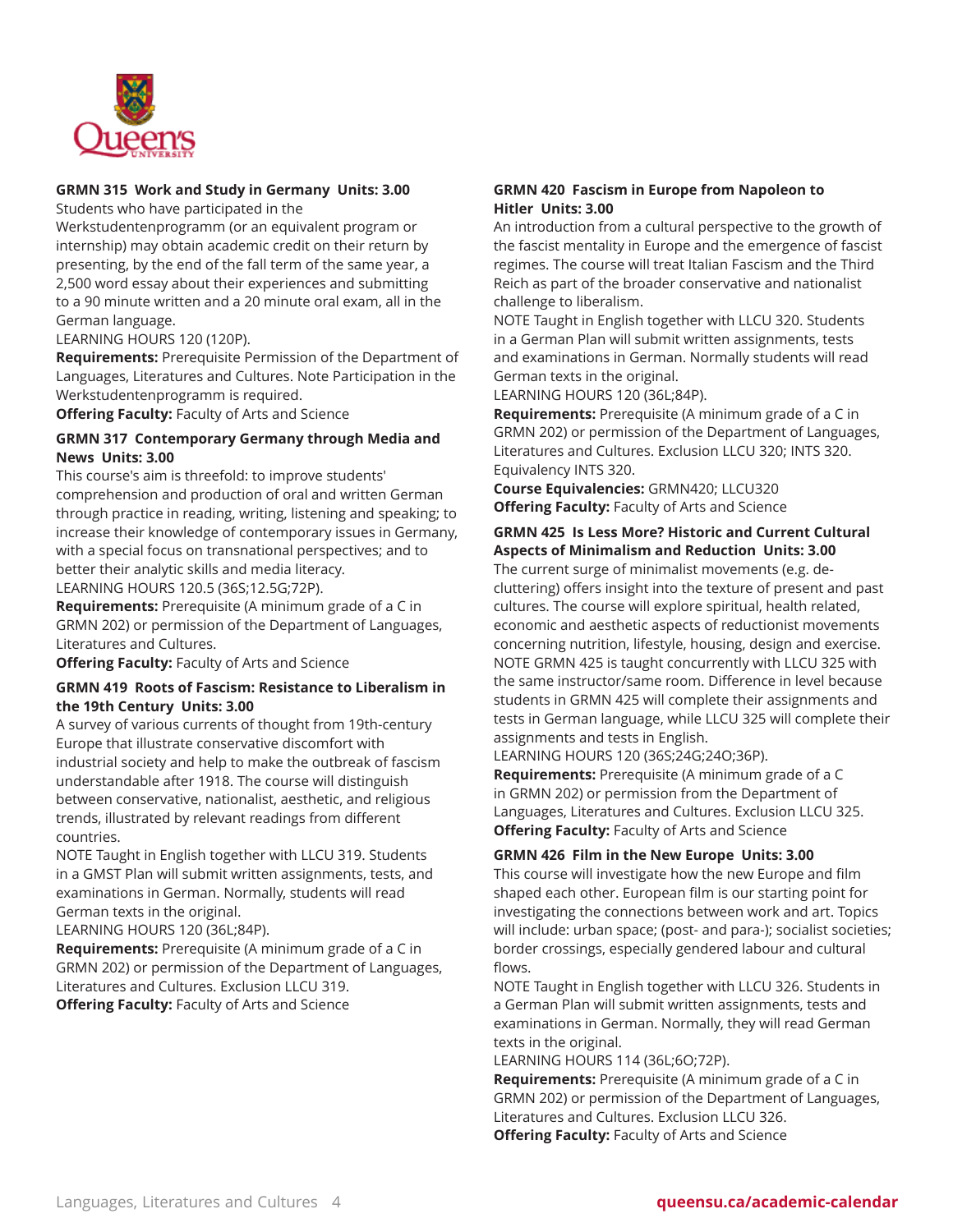

# **GRMN 427 Sickness and Health - Cultural Representations in Medical Discourse Units: 3.00**

Investigates cultural images and metaphors of disease, with an emphasis on the evolution of normalcy. We will study representations of disease (photography, museum exhibit, literary text), their historic development, and theoretic reflections on media with respect to both historical and contemporary notions of sickness and health. NOTE Taught in English together with LLCU 327. Students concentrating in German will submit written assignments,

tests and examinations in German. Normally students will read German texts in the original.

LEARNING HOURS 114 (36L;6O;72P).

**Requirements:** Prerequisite (A minimum grade of a C in GRMN 202) or permission of the Department of Languages, Literatures and Cultures. Exclusion LLCU 327. **Offering Faculty:** Faculty of Arts and Science

# **GRMN 429 Uncanny Encounters: Narrative Analysis of the Fantastic Genre Units: 3.00**

The course offers an overview of the related genres of the Fantastic, the Fairy Tale, Dystopia, Science Fiction, and Horror. Examples will include popular works such as the Twilight Saga, Harry Potter, and/or The Hunger Games, but also traditional texts by Hoffman and Kafka. Parallel to the fictional works, the course offers theoretical analysis. NOTE Taught in English together with LLCU 329. Students in a GMST Plan will submit written assignments, tests and examinations in German. Normally, students will read German texts in the original.

LEARNING HOURS 120 (12L;24S;12G;24O;48P). **Requirements:** Prerequisite (A minimum grade of a C in GRMN 202) or permission of the Department of Languages, Literatures and Cultures. Exclusion ENGL 273; LLCU 329. **Offering Faculty:** Faculty of Arts and Science

# **GRMN 433 Conflict and Culture: Literature, Law, and Human Rights Units: 3.00**

An examination of international discourses on conflict and resolution, including theories of reconciliation, human rights, and international law, as portrayed in various media (fiction, theatre and film) and diverse cultural contexts (e.g. ancient Greece, Germany, South Africa and Canada).

NOTE Taught in English together with LLCU 322. Students in a GRMN Plan will submit written assignments, tests, and examinations in German. Normally, they will read German texts in the original.

LEARNING HOURS 120 (36L;84P).

**Requirements:** Prerequisite (A minimum grade of a C in GRMN 202) or permission of the Department of Languages, Literatures and Cultures. Exclusion LLCU 322. **Offering Faculty:** Faculty of Arts and Science

# **GRMN 531 Directed Special Studies I Units: 3.00**

Reading courses enabling individual study of a particular author or problem in greater depth, the specific topic to be selected in consultation with the Head of Department. An essay of appropriate length may, after consultation, be submitted in either course in lieu of a final examination. LEARNING HOURS 120 (120P).

**Requirements:** Prerequisite Permission of the Department of Languages, Literatures and Cultures.

**Offering Faculty:** Faculty of Arts and Science

#### **GRMN 532 Directed Special Studies II Units: 3.00**

Reading courses enabling individual study of a particular author or problem in greater depth, the specific topic to be selected in consultation with the Head of Department. An essay of appropriate length may, after consultation, be submitted in either course in lieu of a final examination. LEARNING HOURS 120 (120P).

**Requirements:** Prerequisite Permission of the Department of Languages, Literatures and Cultures.

**Offering Faculty:** Faculty of Arts and Science

**GRMN 594 Independent Study Units: 3.00 Offering Faculty:** Faculty of Arts and Science

**GRMN 595 Independent Study Units: 6.00 Offering Faculty:** Faculty of Arts and Science

**GRMN 596 Independent Study Units: 12.00 Offering Faculty:** Faculty of Arts and Science

**GRMN 597 Independent Study Units: 18.00 Offering Faculty:** Faculty of Arts and Science

# **Indigenous Studies (INDG)**

# **INDG 295 Special Indigenous Topics Units: 3.00**

Special Indigenous Topics: For detailed information, consult the Department of Languages, Literatures and Cultures website.

LEARNING HOURS 120 (36L;84P).

**Requirements:** Prerequisite Level 2 or above or permission of the Department of Languages, Literatures and Cultures. **Offering Faculty:** Faculty of Arts and Science

**INDG 301 Indigenous Ways of Knowing Units: 3.00** This course will identify and examine characteristics and sources of Indigenous knowledge and pedagogies. LEARNING HOURS 120 (36S;84P).

**Requirements:** Prerequisite Level 3 or above or permission of the Department of Languages, Literatures and Cultures. **Offering Faculty:** Faculty of Arts and Science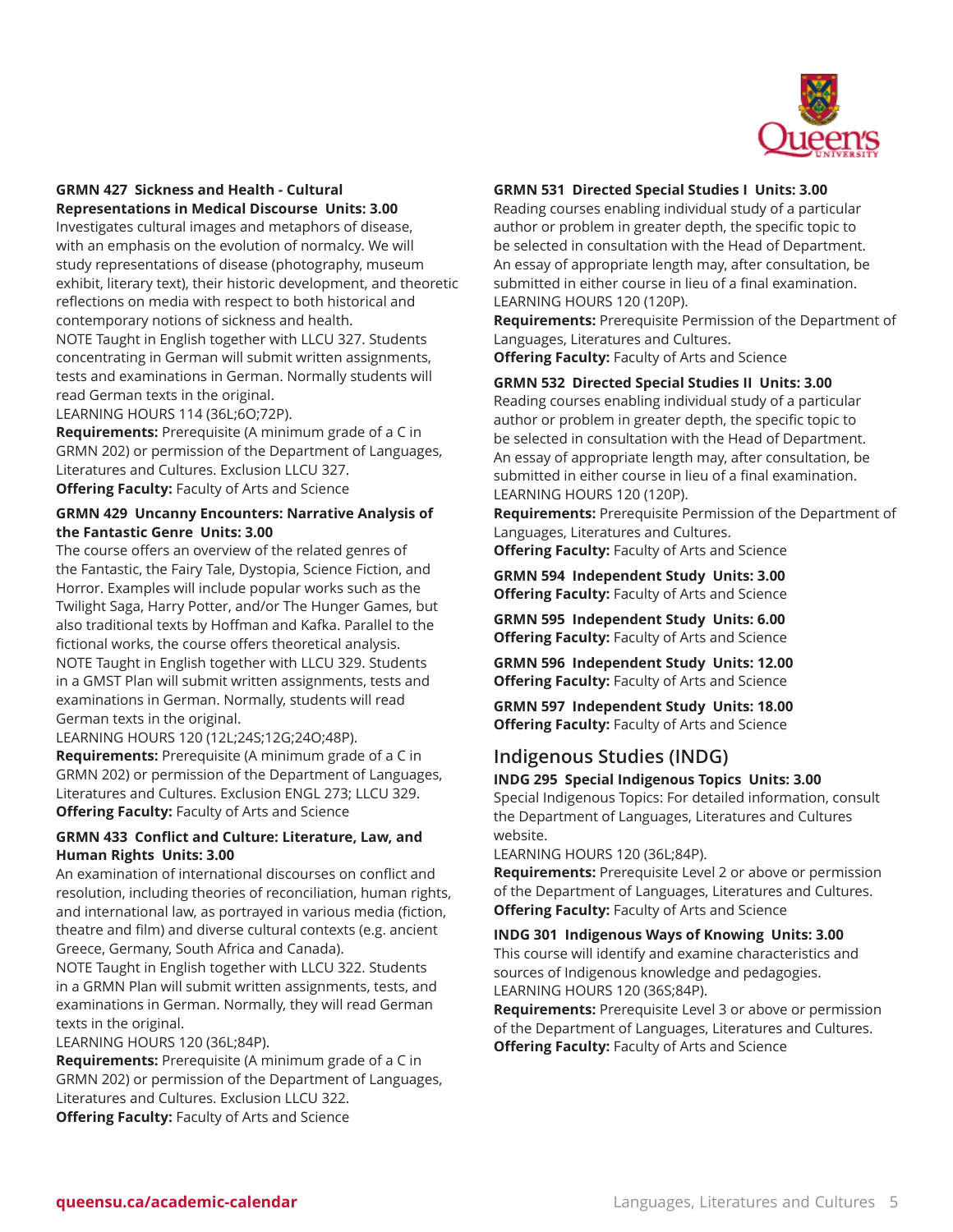

#### **INDG 302 Indigenous Theories and Methodologies: Learning through Indigenous Worldviews Units: 3.00**

An introduction to Indigenous theories and research methodologies.

LEARNING HOURS 120 (36S;84P).

**Requirements:** Prerequisite (Level 3 or above and DEVS 220) or permission of Department of Languages, Literatures and Cultures.

**Offering Faculty:** Faculty of Arts and Science

#### **INDG 395 Special Indigenous Topics Units: 3.00**

Special Indigenous Topics: For detailed information, consult the Department of Languages, Literatures and Cultures website.

LEARNING HOURS 120 (36L;84P).

**Requirements:** Prerequisite Level 3 or above or permission of the Department of Languages, Literatures and Cultures. **Offering Faculty:** Faculty of Arts and Science

#### **INDG 401 In Community Capstone: Research and Relationships Units: 6.00**

A fourth year Honours capstone project course exploring an issue in Indigenous Studies through both library- and community-based research. Working with an Indigenous community partner and the instructor, students will integrate knowledge and skills to carry out a research project. LEARNING HOURS 240 (36S;36I;168P).

**Requirements:** Prerequisite (Level 4 or above and registration in an [INDG Major or Medial Plan] and INDG 302) or permission of the Department of Languages, Literatures and Cultures.

**Offering Faculty:** Faculty of Arts and Science

#### **INDG 495 Special Indigenous Topics Units: 3.00**

Special Indigenous Topics: For detailed information, consult the Department of Languages, Literatures and Cultures website.

LEARNING HOURS 120 (36L;84P).

**Requirements:** Prerequisite (6.0 units from INDG\_Options) or permission of the Department of Languages, Literatures and Cultures.

**Offering Faculty:** Faculty of Arts and Science

# **Inuktitut (INUK)**

# **INUK 101 Beginning Inuktitut Language and Culture l Units: 3.00**

An introduction to the history and culture of the Inuit of Canada with particular emphasis on their language, Inuktitut, in both writing and speaking. This course is designed for those who have little or no exposure to the Inuit language nor the history of Canada's Inuit peoples.

#### LEARNING HOURS 120 (36L;84P).

**Requirements:** Prerequisite None. Exclusion LLCU 101 (Topic Title: Inuktitut).

**Offering Faculty:** Faculty of Arts and Science

# **INUK 102 Beginning Inuktitut Language and Culture ll Units: 3.00**

Continuation of INUK 101. This course builds on the foundation of INUK 101 expanding the student's knowledge of the vocabulary and structure which enables them to carry on limited conversation in selected everyday topics. This course will also provide an overview of the history and culture of the Inuit from the early 20th century to today.

LEARNING HOURS 120 (36L;84P).

**Requirements:** Prerequisite INUK 101. **Offering Faculty:** Faculty of Arts and Science

# **Italian (ITLN)**

#### **ITLN 111 Beginning Italian I Units: 3.00**

Offers a basic level of Italian understanding, speaking, reading and writing for students with no knowledge of Italian whatsoever.

NOTE Also offered through the Venice Term Abroad Program. Learning Hours may vary.

LEARNING HOURS 120 (36L;84P)

**Requirements:** 1 way excl ITLN112; 204;205 **Offering Faculty:** Faculty of Arts and Science

#### **ITLN 112 Beginning Italian II Units: 3.00**

The continuation of ITLN 112/3.0. Also for students who have some knowledge of Italian but have not completed 4U Italian or equivalent. For these students an assessment interview with the instructor is required before registration. Contact the Department of Languages, Literatures and Cultures for details.

LEARNING HOURS 120 (36L;84P) **Requirements:** ITLN010 **Offering Faculty:** Faculty of Arts and Science

#### **ITLN 204 Italiano Intermedio Units: 3.00**

A review of the fundamentals of the Italian language, designed to reinforce and develop the student's comprehension, speaking and writing ability. LEARNING HOURS 120 (36L;84P).

**Requirements:** Prerequisite A minimum grade of a C in ITLN 112. One-Way Exclusion May not be taken with or after ITLN 205.

**Offering Faculty:** Faculty of Arts and Science

#### **ITLN 205 Italiano avanzato Units: 3.00**

Emphasizing the application of morphology and syntax, with written and oral practice. Readings will be discussed from lexical, syntactical and thematic points of view. LEARNING HOURS 120 (36L;84P).

**Requirements:** Prerequisite A minimum grade of a C in ITLN 204.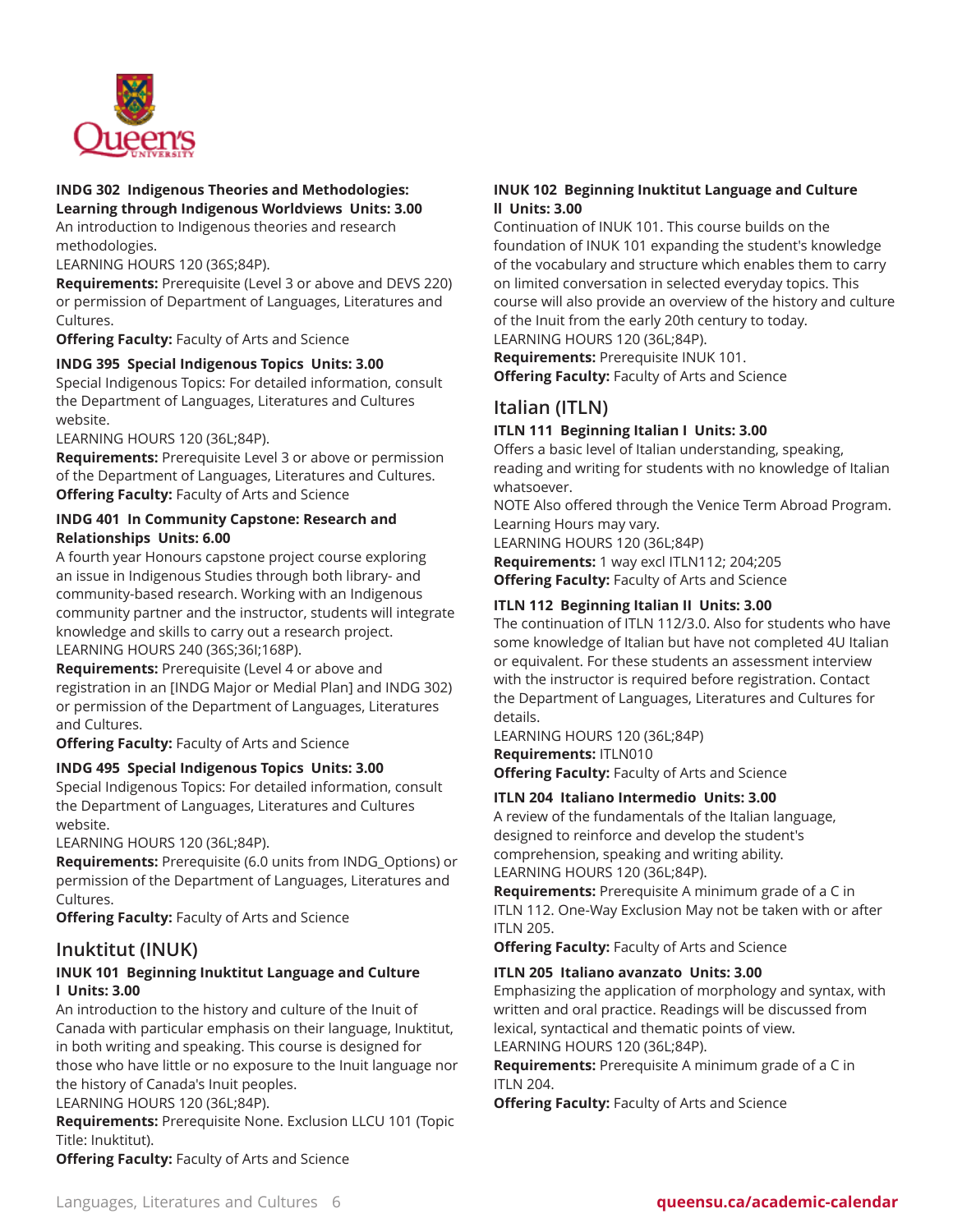

#### **ITLN 310 Italy and the Classical Tradition Units: 3.00**

The ancient Greek and Roman tradition in literature, art and the politics of Italy from the Middle Ages to the 18th century. Texts and works of art will be studied in the context of the historical, cultural and political settings of Italy. NOTE Taught in English with LLCU 210/3.0. Students concentrating in Italian submit written assignments, tests and exams in Italian. Normally students will read Italian texts in the original.

LEARNING HOURS 120 (36L;84P)

**Requirements:** ITLN205

**Offering Faculty:** Faculty of Arts and Science

#### **ITLN 326 Literature and Cinema Units: 3.00**

Addresses the various issues relating to the film adaptation of a literary text. The reading of narrative texts, the viewing of films and critical readings are required.

NOTE Taught in English together with LLCU 226/3.0. Students concentrating in Italian submit written assignments, tests and examinations in Italian. Normally students will read Italian texts in the original.

**Requirements:** ITLN230

**Offering Faculty:** Faculty of Arts and Science

#### **ITLN 331 Survey of Italian Literature I Units: 3.00**

A survey of Italian literature, through selected texts of representative authors, from the Middle Ages to the eighteenth century.

NOTE Taught in English together with LLCU 233/3.0. Students submit written assignments, tests, and examinations in Italian.

**Requirements:** Pre ITLN205 and excl **Offering Faculty:** Faculty of Arts and Science

#### **ITLN 332 Survey of Italian Literature II Units: 3.00**

A survey of Italian literature, through selected texts of representative authors, from the eighteenth century to the present.

NOTE Taught in English together with LLCU 234/3.0. Students submit written assignments, tests, and examinations in Italian.

LEARNING HOURS 120 (36L;84P) **Requirements:** Pre ITLN205 and excl **Offering Faculty:** Faculty of Arts and Science

#### **ITLN 357 Pirandello's Theatre Units: 3.00**

An in-depth study of Pirandello's most important plays, and an analysis of his theoretical essays on theatre. Particular attention will be paid to the following plays: Six Characters in Search of an Author; Each in his Own Way, Henry IV, The Feast of Our Lord of the Ships, Tonight We Improvise and The Mountain Giants. NOTE Taught in English together with LLCU 257/3.0. Written work and exams are in Italian. Readings in translation.

**Requirements:** Pre ITLN205 and excl **Offering Faculty:** Faculty of Arts and Science

#### **ITLN 408 From Fellini to Benighni Units: 3.00**

This course will examine social, historic and political realities of the twentieth century through the lens of the unique Italian humorist tradition of film making. The course will focus on films by F.Fellini, L.Comencini, E.Scola, G.Tornatore, G.Salvatores, N.Moretti, R.Benigni and other film makers. NOTE Taught in English together with LLCU 308/3.0. Students concentrating in Italian submit written assignments, tests, and examination in Italian.

**Requirements:** excl ITLN308; ITLN408 **Offering Faculty:** Faculty of Arts and Science

#### **ITLN 415 Dante Units: 3.00**

A study of Dante Alighieri¿s life and poetry, especially the Vita Nuova and the Divina Commedia.

NOTE Taught in English together with LLCU 215/3.0. Students concentrating in Italian submit written assignments, tests and examinations in Italian. Normally they will read Italian texts in the original.

**Requirements:** excl ITLN215; ITLN415 **Offering Faculty:** Faculty of Arts and Science

#### **ITLN 432 From the Romantics to D'annunzio Units: 3.00**

The course will focus on the study of Italian Romanticism and its relation to English, German, Spanish and French Romanticism. The rise of Realism and Decadentism will also be discussed and examined.

NOTE Taught in English together with LLCU 232/3.0. Students concentrating in Italian submit written assignments, tests and examinations in Italian. Normally students will read Italian texts in the original.

**Requirements:** ITLN230 CO ITLN 300 or 301 **Offering Faculty:** Faculty of Arts and Science

**ITLN 501 Letteratura italiana: Temi scelti Units: 3.00** Seminar course on topics in Italian literature. Course details to be announced on website.

**Requirements:** Prerequisite Permission of the Department of Languages, Literatures and Cultures.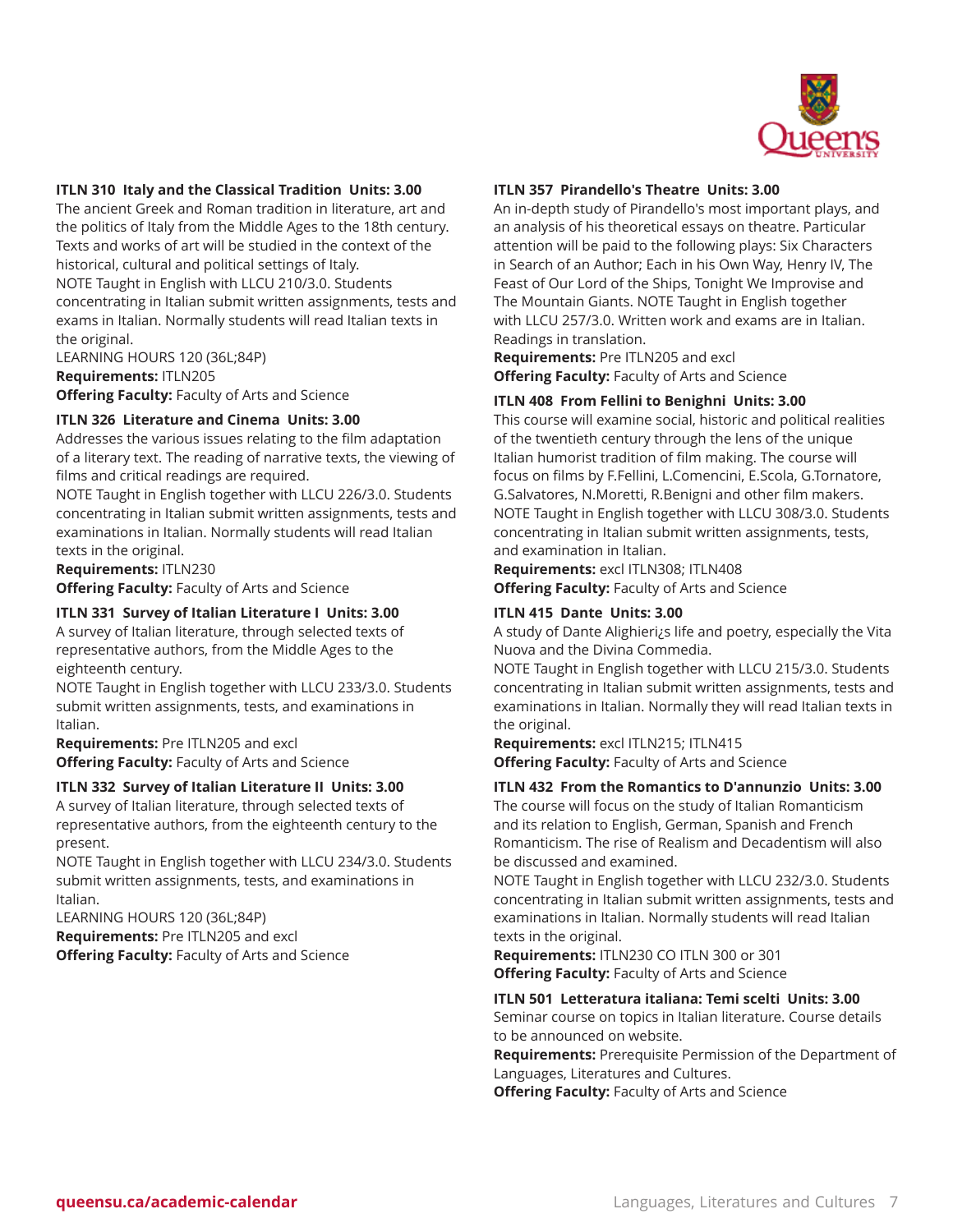

#### **ITLN 502 Letteratura italiana: Studi indipendenti Units: 3.00**

Reading courses in specialized themes of Italian literature to meet the needs of advanced students for whom a seminar course is not available. Course details to be announced on website.

**Requirements:** Prerequisite Permission of the Department of Languages, Literatures and Cultures.

**Offering Faculty:** Faculty of Arts and Science

**ITLN 594 Independent Study Units: 3.00 Offering Faculty:** Faculty of Arts and Science

**ITLN 595 Independent Study Units: 6.00 Offering Faculty:** Faculty of Arts and Science

**ITLN 596 Independent Study Units: 12.00 Offering Faculty:** Faculty of Arts and Science

**ITLN 597 Independent Study Units: 18.00 Offering Faculty:** Faculty of Arts and Science

# **Japanese (JAPN)**

# **JAPN 100 Introductory Japanese I Units: 6.00**

For students without any previous knowledge of Japanese. Introduction to the basic structural patterns of the language and intensive training in listening, speaking, reading, and writing. Extensive use of audio-visual materials. Students are expected to study individually on a regular basis with the aid of an audio tape in addition to the four hours of classroom work per week.

NOTE Students with previous knowledge of the language or who have studied Japanese will not be permitted to enrol.

**Requirements:** Prerequisite Level 1 or (Level 2 or above and a cumulative GPA of 1.90 or higher). Note Students will have their level of competence assessed by the Department of Languages, Literatures and Cultures in September. **Offering Faculty:** Faculty of Arts and Science

#### **JAPN 200 Introductory Japanese II Units: 6.00**

Continued study of the structural patterns of the language, with intensive training in listening, speaking, reading, and writing. Extensive use of audio-visual materials. Students are expected to study individually on a regular basis with the aid of an audio tape in addition to the four hours of classroom work per week.

**Requirements:** Prerequisite (A minimum grade of a C in JAPN 100) or permission of the Department of Languages, Literatures and Cultures. Note Students with previous study background must take a placement test during orientation week.

**Offering Faculty:** Faculty of Arts and Science

**JAPN 300 Intermediate Japanese Units: 6.00 Requirements:** JAPN200 **Offering Faculty:** Faculty of Arts and Science

# **JAPN 301 Intermediate Japanese I Units: 3.00**

Intermediate study of the structural patterns of the language, with intensive training in listening, speaking, reading, and writing. Extensive use of audio-visual materials. NOTE Students with previous study background must take a

placement test during orientation week.

**Requirements:** JAPN200

**Offering Faculty:** Faculty of Arts and Science

# **JAPN 302 Intermediate Japanese II Units: 3.00**

Intermediate study of the structural patterns of the language, with intensive training in listening, speaking, reading, and writing. Extensive use of audio-visual materials.

NOTE Students with previous study background must take a placement test during orientation week.

**Requirements:** JAPN200

**Offering Faculty:** Faculty of Arts and Science

# **Language Acquisition (LANG)**

# **LANG 101 Language Acquisition - Beginning Level I Units: 3.00**

For students studying abroad or at a Canadian University who wish to learn a modern language other than English and who have no previous knowledge of that language. A basic level of understanding, speaking, reading, and writing in the language. An introduction to elements of culture of the countries in which the language is spoken.

LEARNING HOURS 120 (36L;84P).

**Requirements:** Prerequisite None. Equivalency LANG P10. **Offering Faculty:** Faculty of Arts and Science

# **LANG 102 Language Acquisition - Beginning Level II Units: 3.00**

For students studying abroad or at a Canadian University who wish to learn a modern language other than English and who have no previous knowledge of that language. A basic level of understanding, speaking, reading, and writing in the language. An introduction to elements of culture of the countries in which the language is spoken. LEARNING HOURS 120 (36L;84P).

**Requirements:** Prerequisite None. Equivalency LANG P11. **Offering Faculty:** Faculty of Arts and Science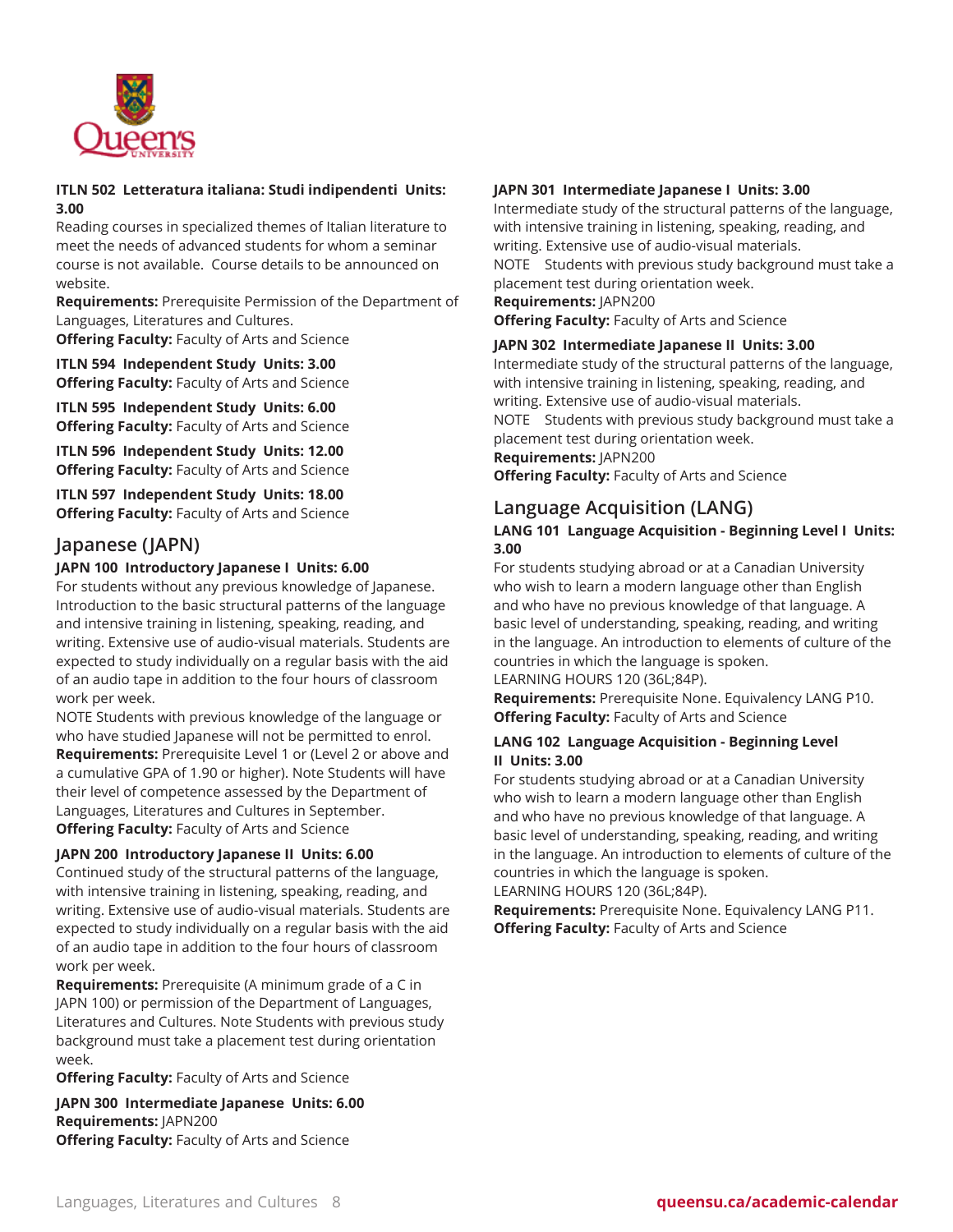

# **LANG 201 Language Acquisition - Advanced Level I Units: 3.00**

For students studying abroad or at a Canadian University who wish to learn a modern language other than English and who have acquired a basic knowledge of that language. An increased emphasis on the study of the grammatical structures of the language and on the acquisition of vocabulary. Practice in speaking, reading, and writing. LEARNING HOURS 120 (36L;84P).

**Requirements:** Prerequisite (LANG 101 and LANG 102) or (LANG P10 and LANG P11) or permission of the Department of Languages, Literatures and Cultures. Equivalency LANG 120. Note A language placement test will be administered by the host university.

**Offering Faculty:** Faculty of Arts and Science

# **LANG 202 Language Acquisition - Advanced Level II Units: 3.00**

For students studying abroad or at a Canadian University who wish to learn a modern language other than English and who have acquired a basic knowledge of that language. An increased emphasis on the study of the grammatical structures of the language and on the acquisition of vocabulary. Practice in speaking, reading, and writing. LEARNING HOURS 120 (36L;84P).

**Requirements:** Prerequisite (LANG 101 and LANG 102) or (LANG P10 and LANG P11) or permission of the Department of Languages, Literatures and Cultures. Equivalency LANG 121. Note A language placement test will be administered by the host university.

**Offering Faculty:** Faculty of Arts and Science

# **Languages, Literatures and Cultures (LLCU) LLCU 101 Beginning Indigenous Language and Culture I Units: 3.00**

Offers a basic level of understanding, speaking, reading, and writing for students with no knowledge of the language. The specific language will be announced on the Department of Languages, Literatures and Cultures web page. LEARNING HOURS 120 (36S;84P).

**Requirements:** Prerequisite None.

**Offering Faculty:** Faculty of Arts and Science

# **LLCU 102 Beginning Indigenous Language and Culture II Units: 3.00**

Continuation of LLCU 101: offering a basic level of understanding, speaking, reading and writing in the language. The specific language will be announced on the Department of Languages, Literatures and Cultures web page. LEARNING HOURS 120 (36S;84P).

**Requirements:** Prerequisite LLCU 101 in same language. **Offering Faculty:** Faculty of Arts and Science

# **LLCU 103 Beginning Language and Culture l Units: 3.00**

A topics course on a language not already offered within the department. Offers a basic understanding, speaking, reading and writing for students with no knowledge of the language. The specific language will be announced on the Department of Languages, Literatures and Cultures web page. LEARNING HOURS 120 (36L;84P).

**Requirements:** Prerequisite None. **Offering Faculty:** Faculty of Arts and Science

# **LLCU 104 Beginning Language and Culture ll Units: 3.00**

LLCU 104 is a topics course on a language not already offered within the department. It is a continuation of LLCU 103 building on the speaking, reading and writing of the language. The specific language will be announced on the Department of Languages, Literatures and Cultures web page.

LEARNING HOURS 120 (36L;12O;72P). **Requirements:** Prerequisite LLCU 103.

**Offering Faculty:** Faculty of Arts and Science

# **LLCU 110 Linguistic Diversity and Identity Units: 3.00**

This course explores the diversity of human languages, and the nature of linguistic identity across and within speech communities from a linguistics perspective. Topics that will be covered include: language families; linguistic typology; writing systems; language endangerment and revitalization; and situations of language contact, bilingualism, and sociolinguistic variation.

LEARNING HOURS 120 (36L;84P). **Requirements:** Prerequisite None. **Offering Faculty:** Faculty of Arts and Science

#### **LLCU 111 Introduction to Cultures Units: 3.00**

This course offers an overview of the theoretical framework behind the study of intercultural communication and proposes practical applications of these theories, including in-class guest speakers and a 4-session workshop on Intercultural Competence by the Queen's University International Centre (QUIC). Students will obtain a Certificate by QUIC.

NOTE Also offered online. Consult Arts and Science Online. Learning Hours may vary.

LEARNING HOURS 120 (36L;12O;72P).

**Requirements:** Prerequisite None.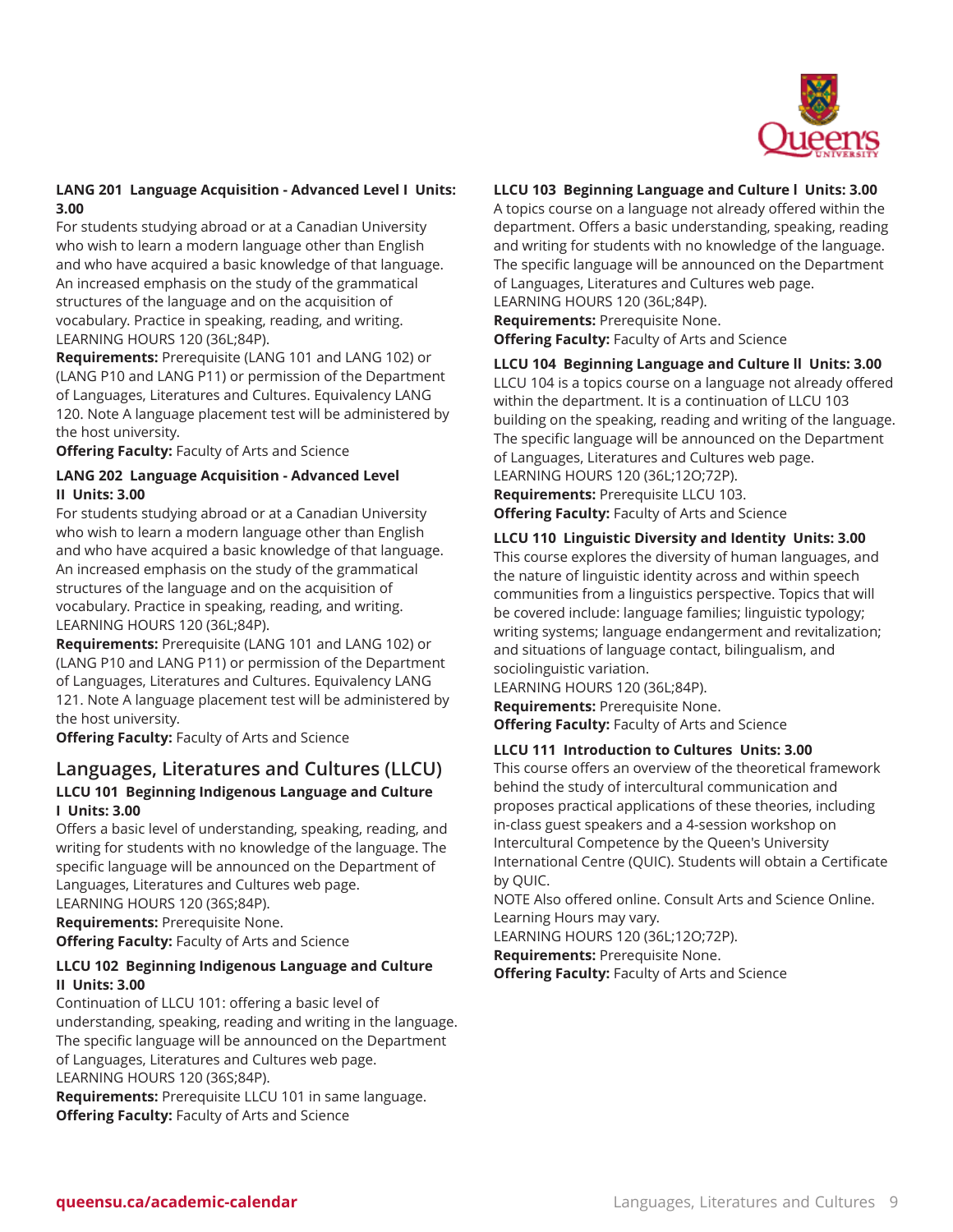

# **LLCU 200 Semiotics: Interpreting the World Units: 3.00**

Semiotics is the discipline that studies signs and how these participate in creating meaning and communication. This course focuses on the theoretical system on which semiotic analyses is based (F. de Saussure, C. Peirce, R. Barthes, and others) and will be devoted to various subject areas such as literature, art, film, theatre, and other fields.

LEARNING HOURS 120 (36L;84P)

**Requirements:** pre Lvl2 or perm and excl **Course Equivalencies:** IDIS200; LLCU200 **Offering Faculty:** Faculty of Arts and Science

#### **LLCU 201 Introduction to Romance Philology Units: 3.00**

This course aims at familiarizing students from diverse programs with some of the fundamental concepts of Romance Philology. The analysis of the first literary and non-literary documents of the Romance languages will be a fundamental part of the course together with the understanding of the evolution of Latin into Vulgar Latin and its differentiation into Romance languages. Particular attention will be paid to Spanish, Italian, and French. LEARNING HOURS 120 (36L;84P).

**Requirements:** Prerequisite None. Exclusion IDIS 201. Equivalency IDIS 201.

**Course Equivalencies:** LLCU201; IDIS201 **Offering Faculty:** Faculty of Arts and Science

#### **LLCU 203 Cultural Anthropology Units: 3.00**

Cultural anthropology provides an understanding of the range of human cultural and social diversity-the many ways that humans organize their lives. This course covers the main theories, methods, and topics in the field (e.g. economy, politics, religion, power, identity, environment, health), with a focus on major contemporary social problems. LEARNING HOURS 120 (36L;84P).

**Requirements:** Prerequisite Level 2 or above or permission of the Department of Languages, Literatures and Cultures. **Offering Faculty:** Faculty of Arts and Science

#### **LLCU 205 The Cultures of a Nation Units: 3.00**

This course will introduce major themes and concepts in the cultures of a specific nation with an emphasis on understanding and examining the important social, historical and cultural contexts of the country and its people. Topics may include art, film, economy, religion, and politics. The specific 'Nation' details to be announced on the Languages, Literatures and Cultures website.

**Requirements:** Requires a minimum of 24.00 units **Offering Faculty:** Faculty of Arts and Science

# **LLCU 206 Rebel Cities Units: 3.00**

This course examines cities from a cultural perspective, focusing through film to see how different urban spaces have, at different moments in time, been incubators of great social changes. It seeks to understand why, when, and with what result such upheavals occur.

LEARNING HOURS 120 (36L;84P).

**Requirements:** Prerequisite Level 2 or above or permission of the Department of Languages, Literatures and Cultures. **Offering Faculty:** Faculty of Arts and Science

# **LLCU 207 Representations of Business in the Movies Units: 3.00**

How are businesses and business people represented in film? This course draws from a range of international films to analyze how business at different levels of development in different places in the world is represented on screen. It asks why Hollywood and other film industries seem to heroize and demonize their usually male, White entrepreneurs. And it asks how such depictions matter.

LEARNING HOURS 120 (36L;24G;60P).

**Requirements:** Prerequisite Level 2 or above or permission of the Department of Languages, Literatures and Cultures. **Offering Faculty:** Faculty of Arts and Science

# **LLCU 209 Rio de Janeiro: the Marvelous City Units: 3.00**

This course goes beyond the typical representations of Rio de Janeiro to provide an understanding of the complex social, political, economic, and cultural history that have shaped the city's development and character. Focus is on the twentieth century, but provides the necessary historical background to understand the dynamics of life in Rio.

NOTE Only offered online. Consult Arts and Science Online. LEARNING HOURS 132 (48O;84P).

**Requirements:** Prerequisite Level 2 or above. **Offering Faculty:** Faculty of Arts and Science

# **LLCU 210 Italy and the Classical Tradition Units: 3.00**

The ancient Greek and Roman tradition in literature, art and the politics of Italy from the Middle Ages to the 18th century. Texts and works of art will be studied in the context of the historical, cultural and political settings of Italy. LEARNING HOURS 120 (36L;84P) **Requirements:** pre LvL2 and exclu **Course Equivalencies:** ITLN210; LLCU210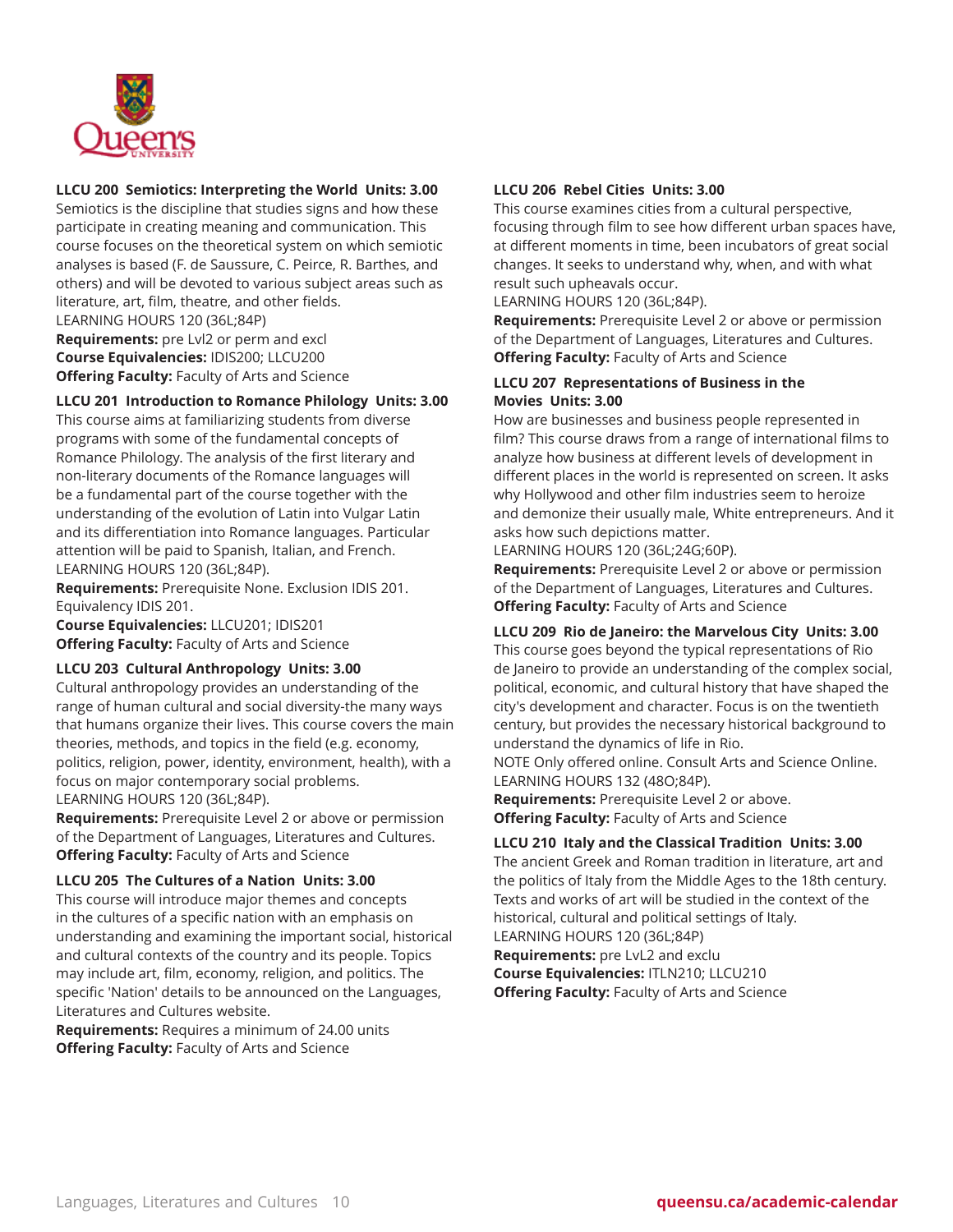

# **LLCU 213 The Social History of Organized Crime in Canada Units: 3.00**

Students will analyze and understand the most important forms of organized crime present in Canada. Its history and evolution are defined, in an attempt to interpret the relationship between major criminal organizations and economic, social, cultural, political, and demographic changes, both domestically and internationally. LEARNING HOURS 120 (36L;84P).

**Requirements:** Prerequisite Level 2 or above or permission of the Department of Languages, Literatures and Cultures. **Offering Faculty:** Faculty of Arts and Science

# **LLCU 214 Mafia Culture and the Power of Symbols, Rituals and Myth Units: 3.00**

The course will analyze the cinematic representation of the Mafia and other criminal organizations, such as Yakuza, Triads, Vory V Zakone. The course will focus on how North American cinema (Hollywood) often glorifies the mafiosi's lifestyle. The goal is the deconstruction of the romantic portrayal of the gangster life style created on screen. NOTE Also offered at the Bader International Study Centre. Learning Hours may vary.

LEARNING HOURS 120 (36L;36T;48P).

**Requirements:** Prerequisite Level 2 or above or permission of the Department of Languages, Literatures and Cultures. **Offering Faculty:** Faculty of Arts and Science

# **LLCU 215 Dante Units: 3.00**

A study of Dante Alighieri's life and poetry, especially the Vita Nuova and the Divine Comedy. LEARNING HOURS 120 (36L;84P) **Requirements:** pre LVL2 or perm and excl **Course Equivalencies:** ITLN215; LLCU215 **Offering Faculty:** Faculty of Arts and Science

# **LLCU 226 Italian Literature and Cinema Units: 3.00**

Addresses the various issues relating to the film adaptation of an Italian literary text. The reading of narrative texts, the viewing of films and critical readings are required.

LEARNING HOURS 120 (36L;84P) **Requirements:** pre lvl 2 and excl **Course Equivalencies:** LLCU226; ITLN226 **Offering Faculty:** Faculty of Arts and Science

# **LLCU 232 From the Romantics to D'Annunzio Units: 3.00**

The course will focus on the study of Italian Romanticism and its relation to English, German, Spanish and French Romanticism. The rise of Realism and Decadentism will also be discussed and examined. LEARNING HOURS 120 (36L;84P) **Requirements:** pre Lvl 2 and excl **Course Equivalencies:** ITLN232; LLCU232 **Offering Faculty:** Faculty of Arts and Science

# **LLCU 233 Survey of Italian Literature I Units: 3.00**

A survey of Italian literature, through selected texts of representative authors, from the Middle Ages to the eighteenth century.

LEARNING HOURS 120 (36L;84P)

**Requirements:** pre Lvl 2 or perm and excl **Course Equivalencies:** LLCU233; ITLN233 **Offering Faculty:** Faculty of Arts and Science

# **LLCU 234 Survey of Italian Literature II Units: 3.00**

A survey of Italian literature, through selected texts of representative authors, from the eighteenth century to present.

LEARNING HOURS 120 (36L;84P)

**Requirements:** pre LVL2 or perm and excl **Course Equivalencies:** LLCU234; ITLN234 **Offering Faculty:** Faculty of Arts and Science

# **LLCU 244 Hips Don't Lie?: Music and Culture in Latin America Units: 3.00**

This survey course explores key aspects of Hispanic history and culture in the 20th century through the study of its musical production. We will study notions of race, class, gender, and national identity by focusing on specific musical genres.

LEARNING HOURS 120 (36L;84P).

**Requirements:** Prerequisite Level 2 or above or permission of the Department of Languages, Literatures and Cultures. Exclusion LLCU 495 (2015/16).

**Offering Faculty:** Faculty of Arts and Science

# **LLCU 247 The Dynamic History of Spain Units: 3.00**

This course covers the most significant political, historical, and artistic events and people that have shaped Spanish civilization from prehistoric times to the present. Students will acquire essential knowledge about one of Europe's most dynamic countries and at the same time improve their analytical, writing, and professional skills.

LEARNING HOURS 120 (36L;84P)

**Requirements:** pre Lvl 2 or perm and excl **Course Equivalencies:** LLCU247; SPAN247 **Offering Faculty:** Faculty of Arts and Science

# **LLCU 248 Spanish American Cultural Contexts Units: 3.00**

This survey course covers a vast area, several cultures, and many centuries. Students are expected to develop a general understanding of Spanish American culture through an examination of important historical, social, political, economic, and artistic developments in the area. LEARNING HOURS 120 (36L;84P)

**Requirements:** pre lvl 2 or perm and ecl **Course Equivalencies:** LLCU248; SPAN248 **Offering Faculty:** Faculty of Arts and Science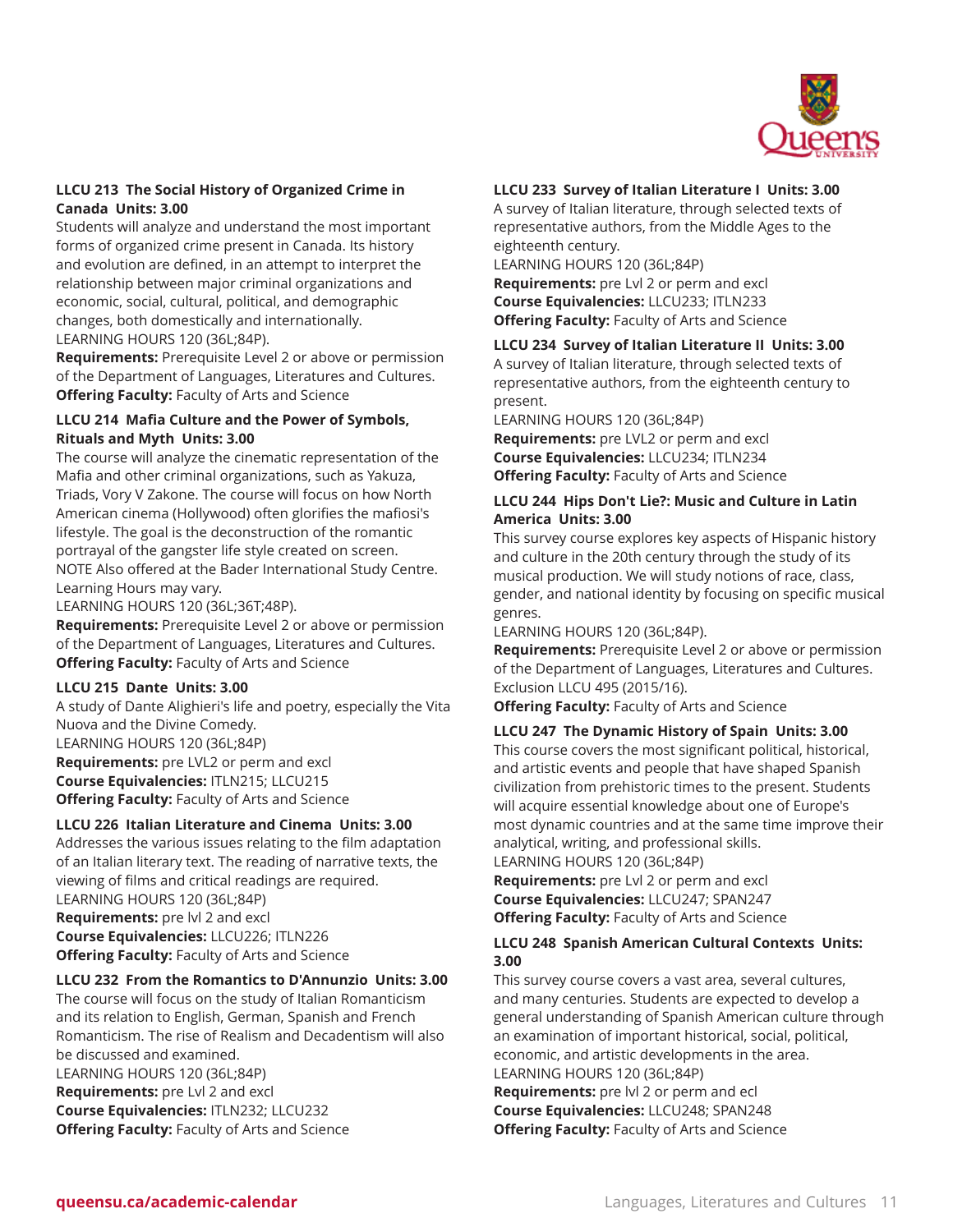

#### **LLCU 249 Latin Lovers: Love, Sex and Popular Culture Units: 3.00**

This course explores the emergence, development, and criticism of the Latin Lover figure in the West, from the creation of the archetypical Don Juan in the 17th century to contemporary Hollywood representation of Italian and Latin-American lovers.

NOTE Only offered online. Consult Arts and Science Online. LEARNING HOURS 114 (36O;78P).

**Requirements:** Prerequisite Level 2 or above or permission of the Department of Languages, Literatures and Cultures. **Offering Faculty:** Faculty of Arts and Science

# **LLCU 257 Pirandello's Theatre Units: 3.00**

An in-depth study of Pirandello¿s most important dramatic works, together with analysis of his theoretical essays on theatre. Particular attention will be paid to the following plays: Six Characters in Search of an Author; Each in his Own Way, Henry IV, The Feast of Our Lord of the Ships, The New Colony; Tonight We Improvise and The Mountain Giants. LEARNING HOURS 120 (36L;84P)

**Requirements:** pre Lvl 2 or perm and excl **Course Equivalencies:** LLCU257; ITLN257 **Offering Faculty:** Faculty of Arts and Science

# **LLCU 270 Contemporary Events and Indigenous Cultural Politics Units: 3.00**

An interdisciplinary analysis of contemporary events and Indigenous cultural politics, with a focus on how Indigenous writers, filmmakers, artists, and community members participate in and recount defining moments. Indigenous knowledges and epistemologies are mobilised to foster a critical understanding of core questions put forward by events.

LEARNING HOURS 120 (36L;84P) **Requirements:** pre Level 2. **Offering Faculty:** Faculty of Arts and Science

#### **LLCU 271 "Other's" Eyes Viewing Indigenous Peoples Units: 3.00**

This course surveys English, American, and Canadian literature that includes scholarship, philosophy, poetry, fiction, non-fiction, art, and audio-visual productions about Indigenous Peoples by non-Indigenous Peoples. LEARNING HOURS 122 (36L;27G;5I;18O;36P) **Requirements:** Prerequisite Level 2 or above. **Offering Faculty:** Faculty of Arts and Science

# **LLCU 295 Special Topics Units: 3.00**

Special Topics: For detailed information, consult the Department of Languages, Literatures, and Cultures website. LEARNING HOURS 120 (36L;84P).

**Requirements:** Prerequisite Level 2 or above or permission of the Department of Languages, Literatures and Cultures. **Offering Faculty:** Faculty of Arts and Science

# **LLCU 301 Oral Tradition and Innovation in Cultural Transmission Units: 3.00**

An examination of traditional and innovative forms of oral cultural transmission in a selection of American, African and European contexts with particular focus on the interaction of narrative and technology.

LEARNING HOURS 108 (36L;72P).

**Requirements:** Prerequisite Level 3 or above or permission of the Department of Languages, Literatures and Cultures. **Offering Faculty:** Faculty of Arts and Science

# **LLCU 302 Unsettling: Indigenous Peoples and Canadian Settler Colonialism Units: 3.00**

An intersectional/interdisciplinary approach to the analysis of, and possible alternatives to, Canadian settler colonialism. Primacy given to Indigenous voices/theories/methods related to the history of Indigenous lands and associated traditions/ identities, the course focuses on the theory/practice of 'unsettling' the settler colonial societies.

LEARNING HOURS 119 (36L;9G;6O;8Oc;60P).

**Requirements:** Prerequisite DEVS 220 or DEVS 221. Exclusion LLCU 495 (Topic Title: Settler Indigenous Relations: Canadian Contexts - Fall 2015).

**Offering Faculty:** Faculty of Arts and Science

# **LLCU 303 Applied Intercultural Communication Units: 3.00**

This course examines the main concepts of intercultural communication, identifies the obstacles for successful intercultural communication, and explores strategies for overcoming these barriers. Students apply their conceptual understanding as well as their language skills to real-world situations as part of the applied portion of the course. LEARNING HOURS 120 (24L;24Oc;72P).

**Requirements:** Prerequisite (Level 3 and registration in the LLCU Major Plan and LLCU 111) or permission of the Instructor.

**Offering Faculty:** Faculty of Arts and Science

# **LLCU 308 From Fellini to Benigni Units: 3.00**

This course will examine social, historic and political realities of the twentieth century through the lens of the unique Italian humorist tradition of film making. The course will focus on films by F.Fellini, L.Comencini, E.Scola, G.Tornatore, G.Salvatores, N.Moretti, R.Benigni and other film makers. LEARNING HOURS 120 (36L;36T;48P)

**Course Equivalencies:** LLCU308; ITLN308 **Offering Faculty:** Faculty of Arts and Science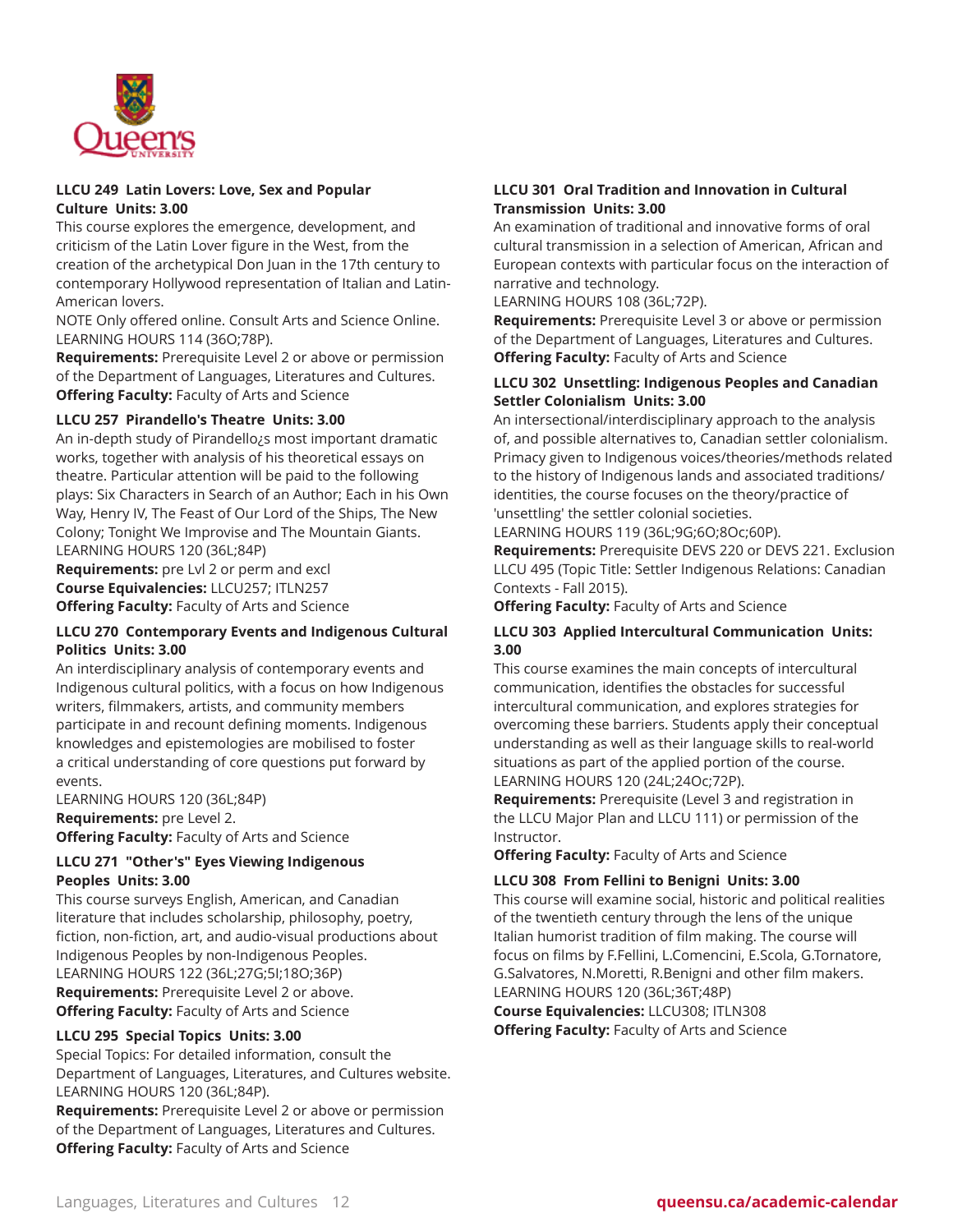

#### **LLCU 309 The Films of Pedro Almodóvar Units: 3.00**

Students will view and analyze a selection of Almodóvar's films within the context of Spain and other countries. The study of gender, sexual, cultural and societal identity and other fundamentals of contemporary theory will be central to this course.

LEARNING HOURS 120 (36L;84P)

**Requirements:** pre Lvl 3 or perm and excl **Course Equivalencies:** LLCU309; SPAN308 **Offering Faculty:** Faculty of Arts and Science

#### **LLCU 310 Introduction to Jewish Latin America Units: 3.00**

This course explores the history and cultural production of Jews in Latin America: the diversity of the group, hyphenated identities and contributions to individual national cultures. Texts include excerpts from historical texts, essays, short stories, films, music and art.

NOTE We will also explore attitudes towards dictatorships, anti-semitism, the Holocaust and Israel.

LEARNING HOURS 180 (36S; 144P).

**Requirements:** Prerequisite Level 3 or above or permission of the Instructor.

**Offering Faculty:** Faculty of Arts and Science

#### **LLCU 311 Hispanic, Latino, Latinx? Introduction to Hispanic Culture(s) in the U.S. and Canada Units: 3.00**

The course explores the history and cultural production of Hispanic communities in the United States and Canada in the twentieth century highlighting the remarkable contribution they have made in all aspects of culture and life in both countries.

LEARNING HOURS 120 (36L;12O;72P).

**Requirements:** Prerequisite Level 3 or above or permission of the Instructor.

**Offering Faculty:** Faculty of Arts and Science

#### **LLCU 316 Introduction to Contemporary Literary Theory and Analysis Units: 3.00**

An introduction to contemporary literary theories and the analysis of Hispanic texts from reader-, structural-, and author-oriented perspectives.

LEARNING HOURS 120 (36L;84P).

**Requirements:** Prerequisite Level 3 or above or permission of the Department of Languages, Literatures and Cultures. Exclusion SPAN 406. Equivalency SPAN 316.

**Course Equivalencies:** LLCU316; SPAN316 **Offering Faculty:** Faculty of Arts and Science

## **LLCU 319 Roots of Fascism: Resistance to Liberalism in the 19th Century Units: 3.00**

A survey of various currents of thought from 19th-century Europe that illustrate conservative discomfort with industrial society and help to make the outbreak of fascism understandable after 1918. The course will distinguish between conservative, nationalist, aesthetic, and religious trends, illustrated by relevant readings from different countries.

LEARNING HOURS 120 (36L;84P).

**Requirements:** Prerequisite Level 3 or above or permission of the Department of Languages, Literatures and Cultures. Exclusion GRMN 419.

**Offering Faculty:** Faculty of Arts and Science

#### **LLCU 320 Fascism in Europe from Napoleon to Hitler Units: 3.00**

An introduction from a cultural perspective to the growth of the fascist mentality in Europe and the emergence of fascist regimes. The course will treat Italian Fascism and the Third Reich as part of the broader conservative and nationalist challenge to liberalism.

LEARNING HOURS 120 (36L;84P).

**Requirements:** Prerequisite Level 2 or above or permission of the Department of Languages, Literatures and Cultures. Exclusion INTS 320; GRMN 420. Equivalency INTS 320.

**Course Equivalencies:** GRMN420; LLCU320 **Offering Faculty:** Faculty of Arts and Science

#### **LLCU 322 Conflict and Culture: Literature, Law, and Human Rights Units: 3.00**

An examination of international discourses on conflict and resolution, including theories of reconciliation, human rights, and international law, as portrayed in various media (fiction, theatre and film) and diverse cultural contexts (e.g. ancient Greece, Germany, South Africa and Canada [indigenous settler relations]).

LEARNING HOURS 120 (36L;84P)

**Requirements:** pre Lvl 3 or perm and excl **Course Equivalencies:** LLCU322; INTS322 **Offering Faculty:** Faculty of Arts and Science

#### **LLCU 325 Is Less More? Historic and Current Cultural Aspects of Minimalism and Reduction Units: 3.00**

The current surge of minimalist movements (e.g. decluttering) offers insight into the texture of present and past cultures. The course will explore spiritual, health related, economic and aesthetic aspects of reductionist movements concerning nutrition, lifestyle, housing, design and exercise. LEARNING HOURS 120 (36S;24G;24O;36P).

**Requirements:** Prerequisite (Level 2 or above and LLCU 111) or permission of the Instructor. Exclusion GRMN 425. **Offering Faculty:** Faculty of Arts and Science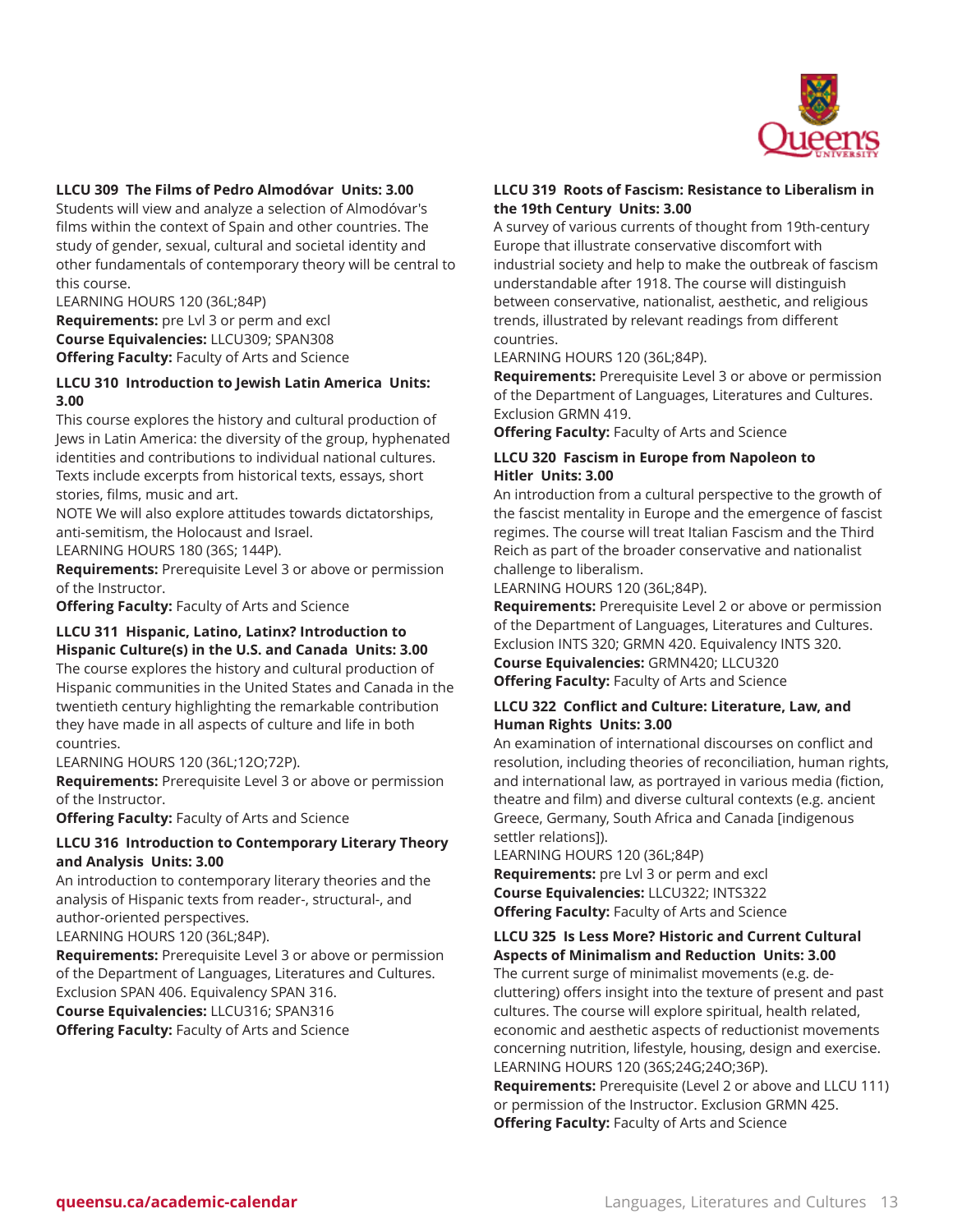

# **LLCU 326 Film in the New Europe Units: 3.00**

This course investigates art, politics, and society in post-Wall Europe. Film is our starting point for exploring topics such as urban, regional, and national imagined communities; post- and para-socialist societies; and mobilities, especially transnational flows of people and culture across borders and along intersectionalities of privilege.

NOTE A screening will be made available each week for viewing films.

LEARNING HOURS 120 (36L;84P).

**Requirements:** pre Lvl 2 or perm and excl **Course Equivalencies:** LLCU326; INTS326 **Offering Faculty:** Faculty of Arts and Science

# **LLCU 327 Sickness and Health - Cultural Representations in Medical Discourse Units: 3.00**

The course investigates German cultural images and metaphors of disease, with an emphasis on the evolution of normalcy. We will study representations of disease (photography, museum exhibit, literary text), their historic development, and theories of media with respect to both historical and contemporary notions of sickness and health. NOTE Readings are in translation.

LEARNING HOURS 114 (36L;6O;72P).

**Requirements:** Prerequisite Level 2 or above or permission of the Department of Languages, Literatures and Cultures. Exclusion GRMN 427.

**Offering Faculty:** Faculty of Arts and Science

#### **LLCU 328 Gender, Development and Film in Latin America Units: 3.00**

This course will explore major themes of development in relation to gender in Latin America through its manifestation in film. Films will be chosen from all regions of Latin America, including Brazil.

LEARNING HOURS 120 (36L;84P) **Requirements:** pre Lvl 3 or perm and excl **Course Equivalencies:** LLCU328; SPAN328 **Offering Faculty:** Faculty of Arts and Science

# **LLCU 329 Uncanny Encounters: Narrative Analysis of the Fantastic Genre Units: 3.00**

This course offers an overview of the related genres of the Fantastic, the Fairy Tale, Dystopia, Science Fiction, and Horror. Examples will include popular works such as the Twilight Saga, Harry Potter, and/or The Hunger Games, but also traditional texts by Hoffman and Kafka. Parallel to the fictional works, the course offers theoretical analysis. LEARNING HOURS 120 (12L;24S;12G;24O;48P).

**Requirements:** Prerequisite Level 3 or above or permission of the Department of Languages, Literatures and Cultures. Exclusion GRMN 429.

**Offering Faculty:** Faculty of Arts and Science

# **LLCU 330 Cervantes I: Earlier Works Units: 3.00**

A study of Don Quijote I and a selection of his short theatrical Interludes. The course will consider the socio-economic and historical context and the literary implications of these works to provide a better understanding of 17th century Spain and the significance Cervantes' works still hold today. NOTE Readings are in translation.

LEARNING HOURS 120 (36S;84P).

**Requirements:** Prerequisite Level 3 or above or permission of the Department of Languages, Literatures and Cultures. Exclusion SPAN 330.

**Offering Faculty:** Faculty of Arts and Science

# **LLCU 331 Cervantes II: Later Works Units: 3.00**

In this course students will study Don Quijote II and a selection of novellas from Cervantes' Exemplary Novels. The course will consider the socio-economic and historical context and the literary implications of the continuation of Don Quijote I to provide a better understanding of 17th century Spain and the significance Cervantes' works hold today.

NOTE Readings are in translation. LEARNING HOURS 120 (36S;84P).

**Requirements:** Prerequisite Level 3 or above or permission of the Department of Languages, Literatures and Cultures.

Exclusion SPAN 331.

**Offering Faculty:** Faculty of Arts and Science

**LLCU 332 Spanish Baroque Short Theatre Units: 3.00** Short theatre played an important role in the theatre of Spanish Golden Age. In this course students will study the literary particularities of the genre and the social ramifications of the themes present in short theatre (gender, battle of the sexes, diversity, authority amongst others) and their historical and contemporary relevance. NOTE Readings are in translation.

LEARNING HOURS 120 (36S;84P).

**Requirements:** Prerequisite Level 3 or above or permission of the Department of Languages, Literatures and Cultures. Exclusion SPAN 332.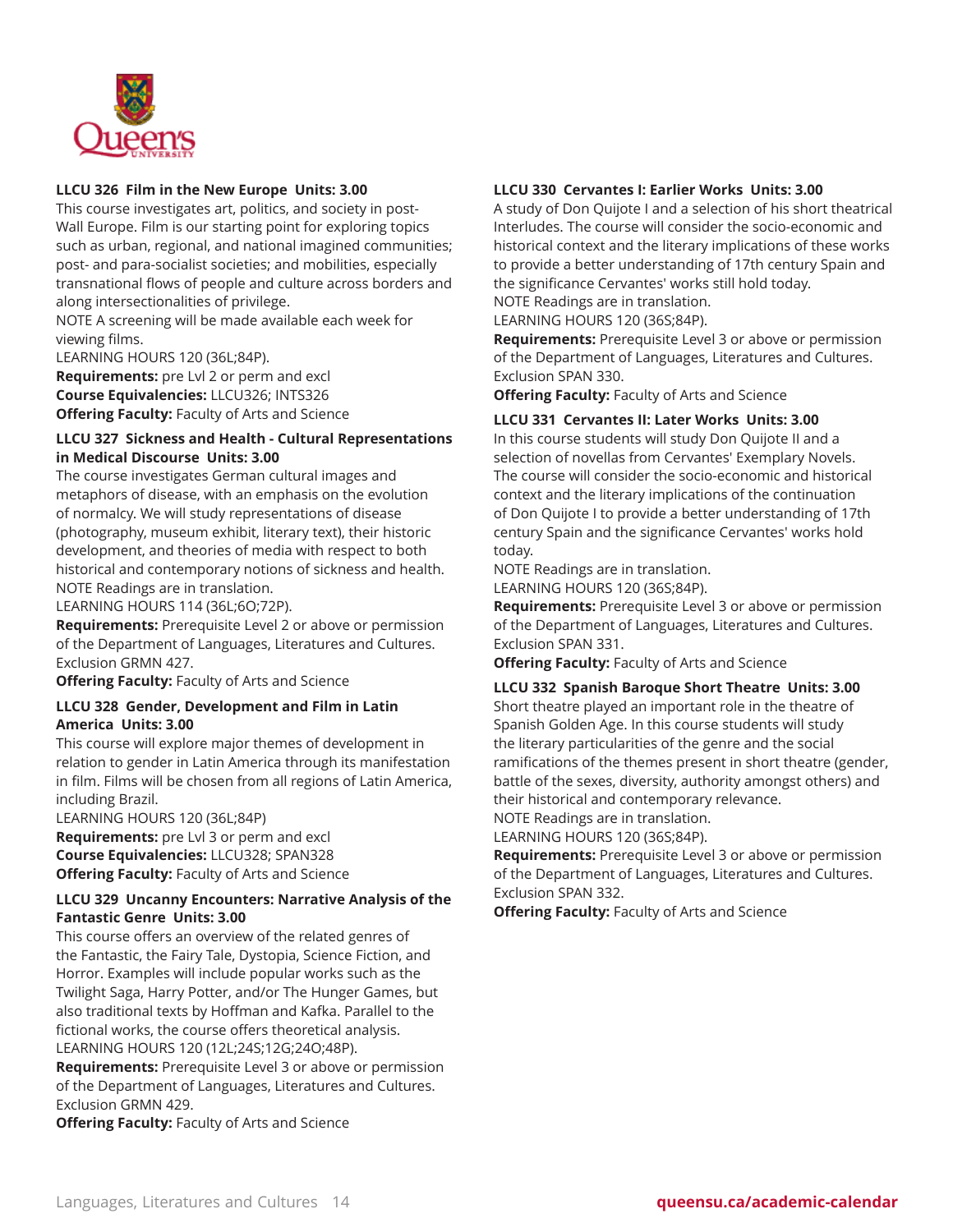

# **LLCU 333 Acting Out: Sexual and Gender Subversion in Baroque Theatre Units: 3.00**

Baroque playwrights took full advantage of the actor Juan Rana's well-known queerness to subvert implicitly and explicitly the social norms of sexual and gender identity still questioned today. Course will examine Spanish Baroque short theatre in general and historically contextualize its subversion of social, sexual, gender, and patriarchal norms. NOTE Readings in translation.

LEARNING HOURS 120 (36L;84P).

**Requirements:** Prerequisite Level 3 or above or permission of the Department of Languages, Literatures and Cultures. Exclusion SPAN 333.

**Offering Faculty:** Faculty of Arts and Science

# **LLCU 339 XX-Century Italian Playwrights: In Search of the Theatre Units: 3.00**

Investigate the life and works of 20 internationally renowned Italian playwrights (including two Nobel Prize winners Luigi Pirandello and Dario Fo) in a philosophical, political, social, and historical context. Particular emphasis will be given on the aesthetic solutions proposed by the playwrights to deal with the new realities of the 21st-Century.

LEARNING HOURS 120 (36L;84P).

**Requirements:** Prerequisite Level 3 or above or permission of the Department of Languages, Literatures and Cultures. **Offering Faculty:** Faculty of Arts and Science

#### **LLCU 340 European Romanticism Units: 3.00**

The course will focus on the major trends of European Romanticism, mainly English, French, German and Italian. A comparison of both the 'poetics' together with a comparative analyses poems will serve as the backbone of the course. LEARNING HOURS 120 (36L;84P).

**Requirements:** Prerequisite Level 3 or above or permission of the Department of Languages, Literatures and Cultures. **Offering Faculty:** Faculty of Arts and Science

#### **LLCU 354 Women's Voices in Latin America Units: 3.00**

A study of recent contributions to Latin American cultural production by women, including an overview of gender issues and the role women have played in their nations' history. The course will also explore the variety of voices that make up the cultural production of women in Latin America in terms of class, ethnicity, race, and sexual orientation.

NOTE Readings are in translation.

LEARNING HOURS 120 (36S;84P).

**Requirements:** Prerequisite Level 3 or above. Exclusion SPAN 354.

**Offering Faculty:** Faculty of Arts and Science

#### **LLCU 358 Film and Politics in Argentina Units: 3.00**

This course will examine critically a variety of representative Latin American films from a historical and filmic perspective. Beginning with the Peron era in the 1940s and 50s, and continuing through the dictatorship years of 1976 to 1983 and its aftermaths, we will examine how Argentine filmmakers express national reality and identity. NOTE Films and readings are in translation.

LEARNING HOURS 120 (36S;84P).

**Requirements:** Prerequisite Level 3 or above. Exclusion SPAN 458.

**Offering Faculty:** Faculty of Arts and Science

#### **LLCU 370 Indigenous Women and Power Units: 3.00**

This course presents an interdisciplinary examination of Indigenous women and power through the lens of Indigenous scholars, writers, filmmakers, artists, and activists. Close reading methodologies are used to examine what it may mean for Indigenous women, including girls and LGBTQ2S+, "to reclaim their power and place."

LEARNING HOURS 120 (36S;84P).

**Requirements:** Prerequisite Level 3 or above. **Offering Faculty:** Faculty of Arts and Science

# **LLCU 372 Rotinohnsyonni Indigenography: Iroquois Language, Literatures and Culture Units: 3.00**

This course explores Rotinohnsyonni (Iroquois) scholarship, philosophy, literature, and contemporary arts that introduces students to the passive, habitual, and stative aspect of Indigenous epistemologies.

LEARNING HOURS 111 (36L;27G;48P).

**Requirements:** Prerequisite Level 3 or above. Exclusion LLCU 295 (Topic Title: Rotinohnsyonni Indigenography). **Offering Faculty:** Faculty of Arts and Science

#### **LLCU 395 Special Topics Units: 3.00**

Special topics. For detailed information, consult the Department of Languages, Literatures and Cultures web page.

LEARNING HOURS 120 (36L;84P).

**Requirements:** Prerequisite Level 3 or above or permission of the Department of Languages, Literatures and Cultures. **Offering Faculty:** Faculty of Arts and Science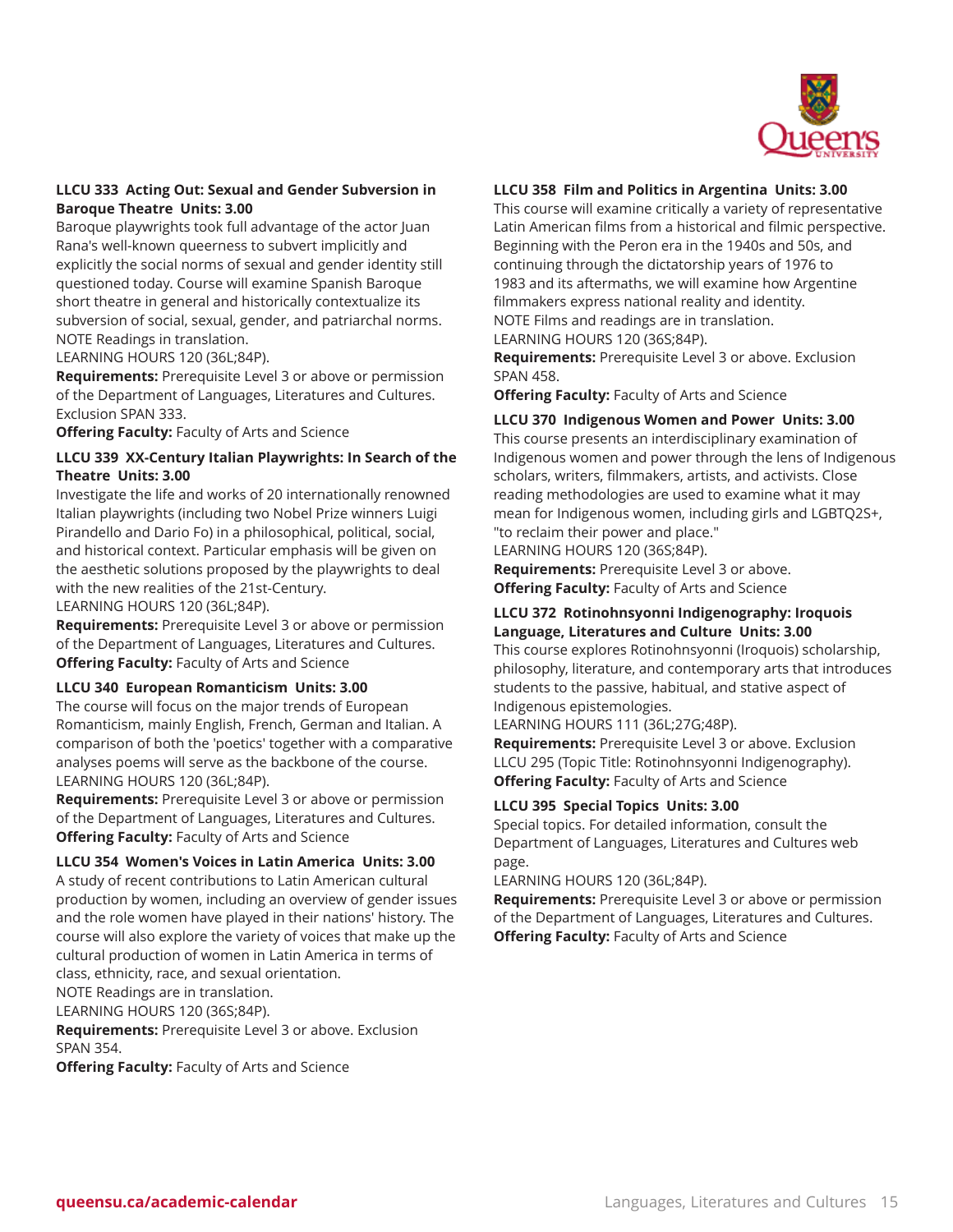

# **LLCU 403 Stories that Matter: Connecting Languages, Literatures and Cultures Units: 3.00**

This seminar course is the capstone for the LLCU Major, using the theme of stories and storytelling in order to critically consider understandings of language, literature, culture, and communication. Topics include cross-cultural examination of verbal art, literary practice, stories as teaching, oral history, political oratory, media, and genre.

LEARNING HOURS 120 (36S;84P).

**Requirements:** Prerequisite (Level 4 or above and registration in the LLCU Major) or permission of Department of Languages, Literatures and Cultures.

**Offering Faculty:** Faculty of Arts and Science

# **LLCU 432 Field Research Practicum at Fudan University Units: 6.00**

Provides students with an opportunity to conduct social research under the guidance of a Fudan instructor. Queen's students attend lectures on the interdisciplinary study of Shanghai and team up with Fudan counterparts to undertake research on social change in Shanghai. Assignments include in-class presentations and a final paper. Fall term. NOTE This course is part of the Semester in Shanghai program in Arts and Science, which will require students to pay a \$500 program fee to cover costs over and above tuition. LEARNING HOURS 225.26

(26L;6.5S;2.86T;9.75Pc;6.5G;0.65I;77Oc;96P). **Requirements:** Prerequisite Acceptance as a participant in the Semester in Shanghai program administered by the International Programs Office. Exclusion DEVS 420. **Course Equivalencies:** LLCU432; DEVS432 **Offering Faculty:** Faculty of Arts and Science

# **LLCU 495 Special Topics I Units: 3.00**

Special topics. For detailed information, consult the Department of Languages, Literatures and Cultures. LEARNING HOURS 120 (36S;84P)

**Requirements:** Pre Level 3 or perm of dept. **Offering Faculty:** Faculty of Arts and Science

#### **LLCU 501 Directed Readings in Languages, Literatures and Cultures Units: 3.00**

This course enables a student or a group of students to explore a body of literature on a selected topic in Languages, Literatures, and Cultures. The focus may be by theme, by region, or academic approach and can span the humanities, social sciences, and environmental sciences.

NOTE The student(s) is responsible for approaching a professor with whom they wish to work and who is willing to undertake this project.

**Requirements:** Prerequisite Level 3 or above or permission of the Department of Languages, Literatures and Cultures. **Offering Faculty:** Faculty of Arts and Science

#### **LLCU 594 Independent Study Units: 3.00 Offering Faculty:** Faculty of Arts and Science

# **Linguistics (LING)**

# **LING 100 Introduction to Linguistics Units: 6.00**

This course provides an introduction to the linguistic study of language. Topics covered include phonetics, phonology, morphology, and syntax. The course focuses on universal characteristics of language and draws on examples from a variety of languages.

LEARNING HOURS 240 (72L;24T;144P).

**Requirements:** Prerequisite None.

**Offering Faculty:** Faculty of Arts and Science

# **LING 202 Canadian English Units: 3.00**

This course investigates the distinctive characteristics of Canadian English as it is spoken and written today. Topics include historical development, regional dialects, and current changes. Students will have access to the extensive bibliographic and computer corpus resources of the Strathy Language Unit.

LEARNING HOURS 120 (36L;84P).

**Requirements:** Prerequisite None.

**Offering Faculty:** Faculty of Arts and Science

# **LING 205 Language and Power Units: 3.00**

This course examines how language reflects and creates power relations in society. Students will learn fundamentals in the linguistic study of language usage and style, and examine language and power in areas such as language socialization, language and age, language and gender, language and education, and language and culture. LEARNING HOURS 120 (36L;84P).

**Requirements:** Prerequisite None. **Offering Faculty:** Faculty of Arts and Science

# **LING 210 Language Acquisition and Learning Units: 3.00**

How do children acquire their first language? How are second/subsequent languages learned? Topics include first language stages of learning, bilingualism, language disorders, theories of learning, individual differences, interlanguage, and language instruction, including contexts of heritage languages and language revitalization. LEARNING HOURS 120 (36L;84P).

**Requirements:** Prerequisite LING 100 or permission of the Department of Languages, Literatures and Cultures. **Offering Faculty:** Faculty of Arts and Science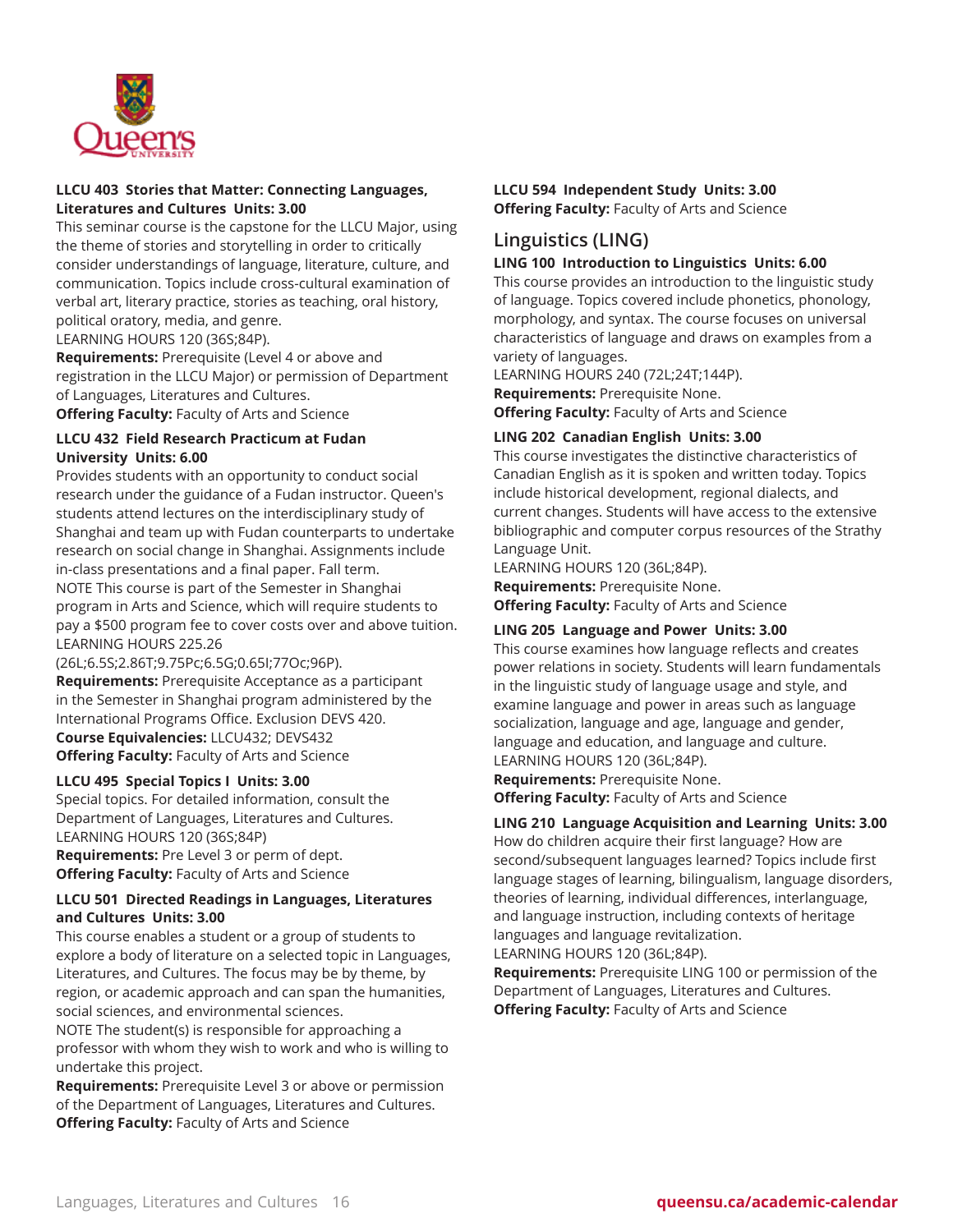

#### **LING 310 Phonetics Units: 3.00**

This course provides a foundation in the study of speech sounds. The focus is on articulatory phonetics, how to classify and transcribe different sounds of speech according to their articulatory features. The course also offers an introduction to acoustic phonetics and feature geometry theory. LEARNING HOURS 120 (36L;84P).

**Requirements:** Prerequisite LING 100 or permission of the Department of Languages, Literatures and Cultures. **Offering Faculty:** Faculty of Arts and Science

#### **LING 320 Phonology Units: 3.00**

Principles and methods of modern generative phonology. Examination of the formal properties of the sound systems of languages. Current theoretical controversies as well as particular synchronic and diachronic problems in a variety of languages.

LEARNING HOURS 120 (18L;18G;84P).

**Requirements:** Prerequisite LING 100 or permission of the Department of Languages, Literatures and Cultures. **Offering Faculty:** Faculty of Arts and Science

#### **LING 330 Morphology Units: 3.00**

This course provides a foundation in principles of morphological analysis. Topics covered include inflectional and derivational morphology as well as the morphologysyntax and morphology-phonology interfaces. Emphasis is placed on practical discovery method, and formal analysis and explanation.

LEARNING HOURS 120 (36L;84P).

**Requirements:** Prerequisite LING 100 or permission of the Department of Languages, Literatures and Cultures. **Offering Faculty:** Faculty of Arts and Science

#### **LING 340 Syntax Units: 3.00**

This course provides a foundation in syntactic analysis and explanation. The course focuses on the relation between structure and meaning, and assumes the framework of Universal Grammar Theory. Topics covered include thematic roles, case, anaphora, NP movement and WH movement. LEARNING HOURS 120 (36L;84P).

**Requirements:** Prerequisite LING 100 or permission of the Department of Languages, Literatures and Cultures. **Offering Faculty:** Faculty of Arts and Science

## **LING 350 Introduction to Historical Linguistics Units: 3.00**

This course introduces the linguistic study of historical language change. The focus is on principles and method in the study of phonological, morphological and syntactic change. Case studies will be drawn from a cross-section of languages, including but not limited to members of the Indo-European language family.

LEARNING HOURS 120 (18L;18G;84P).

**Requirements:** Prerequisite LING 320 or permission of the Department of Languages, Literatures and Cultures. **Course Equivalencies:** LING350, LING405 **Offering Faculty:** Faculty of Arts and Science

#### **LING 360 Comparative Morpho-Syntax Units: 3.00**

This course examines morpho-syntactic variation across languages. Topics covered include argument structure, derivation versus compounding, case, anaphora, determiners, clause typing and related phenomena. The course assumes the framework of Universal Grammar theory with a focus on how comparative studies in morpho-syntax inform linguistic analysis and theory.

**Requirements:** Prerequisite (LING 330 and LING 340) or permission of the Department of Languages, Literatures and Cultures.

**Offering Faculty:** Faculty of Arts and Science

#### **LING 370 Living Language: Resilience and Revitalization in Practice Units: 3.00**

This course examines how Indigenous and minority peoples globally are responding to the potential loss of their languages. In addition to the social, political, and economic causes and impacts of language loss, we will examine how diverse groups of people are resisting this loss. Strategies for reclaiming and strengthening languages are analyzed. LEARNING HOURS 120 (36L;84P).

**Requirements:** Prerequisite LING 100 or LING 205 or LLCU 110.

**Offering Faculty:** Faculty of Arts and Science

#### **LING 400 Linguistic Analysis and Argumentation Units: 3.00**

This course explores the forms of reasoning and evidence used in constructing and evaluating scientific arguments in linguistics, through discussion of articles that represent significant innovations and controversies in linguistic theory. Emphasis is on the structure of arguments, rather than on the analysis of individual languages or phenomena. LEARNING HOURS 120 (36S;84P).

**Requirements:** Prerequisite (LING 320 and LING 340) or permission of the Department of Languages, Literatures and Cultures.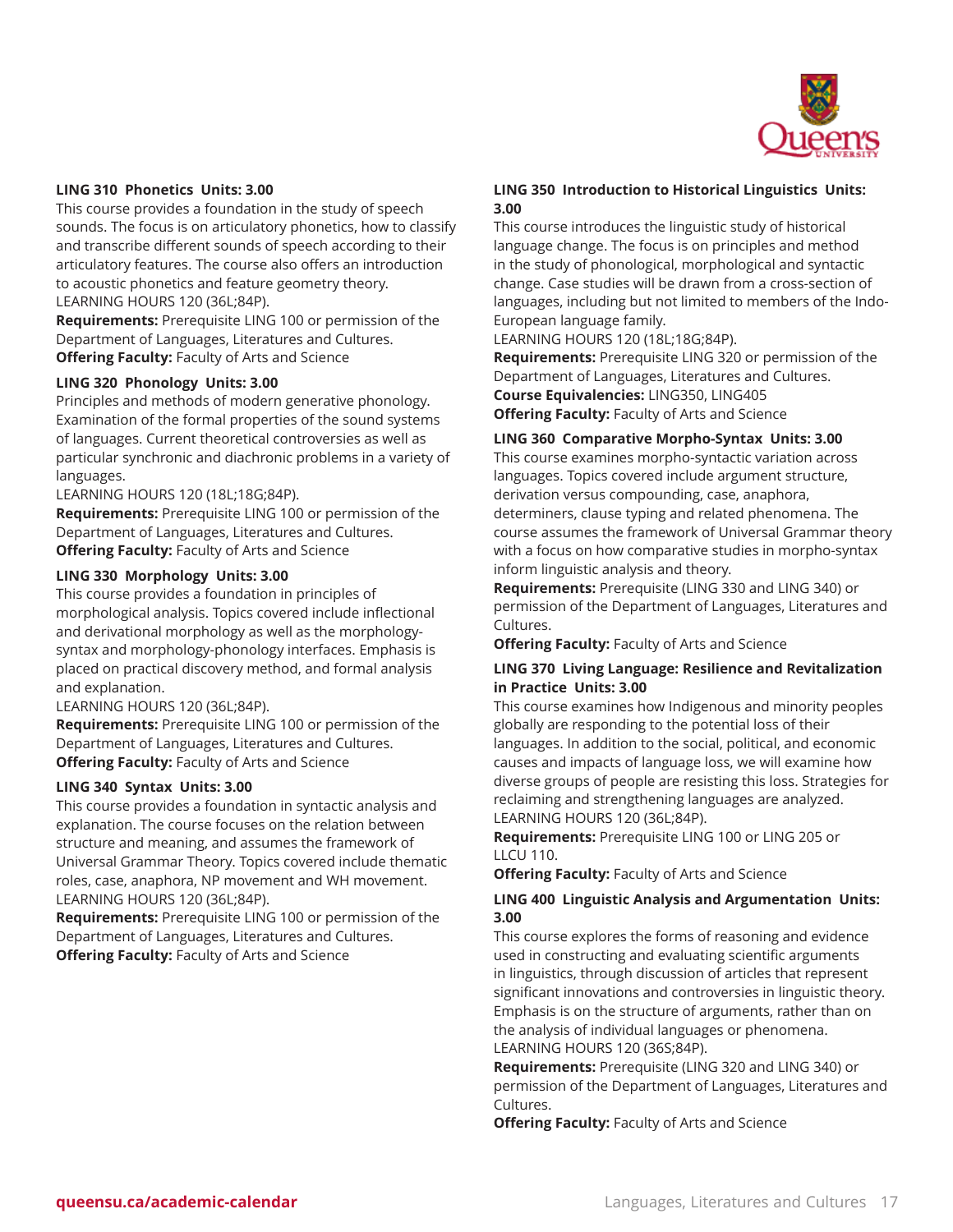

# **LING 415 Semantics Units: 3.00**

The aim of this course is to provide students with an understanding of the fundamental concepts and tools of analysis in semantics. Students will learn to recognize and identify different features of word meaning and a variety of semantic relations between words and sentences. The characteristics of logical relations and truth-function semantics and the role these play in the interpretation of words and sentences will be discussed.

LEARNING HOURS 120 (36L;84P).

**Requirements:** Prerequisite LING 340 or permission of the Department of Languages, Literatures and Cultures. **Offering Faculty:** Faculty of Arts and Science

#### **LING 435 Advanced Morpho-Syntax Units: 3.00**

This course addresses advanced topics in the interface between morphology and syntax from a comparative perspective, drawing on evidence from different languages. Readings are selected from the current research literature, and the class includes a substantial component of student presentations and class discussion.

LEARNING HOURS 120 (36L;84P).

**Requirements:** Prerequisite LING 330 and LING 340. **Offering Faculty:** Faculty of Arts and Science

#### **LING 475 Field Methods in Linguistics Units: 6.00**

This course provides instruction in method and procedure in linguistic fieldwork. The course investigates the syntax, morphology and phonology of a language unfamiliar to the participants. The instruction is structured around weekly fieldwork sessions dedicated to data collection working with a native speaker of the language, and weekly workshops devoted to analysis. The course contains an intensive independent study component.

LEARNING HOURS 210 (18S;18Lb;6T;168P). **Requirements:** Prerequisite LING 310 and LING 320 and LING 330 and LING 340.

**Offering Faculty:** Faculty of Arts and Science

## **LING 490 Special Topics in Linguistics Units: 3.00**

This is seminar course on a selected topic relating to linguistics. Content varies from year to year; For detailed information, consult the Department of Languages, Literatures and Cultures web page. LEARNING HOURS 120 (36S;84P).

**Requirements:** Prerequisite 9.0 units in LING at the 300-level or above.

**Offering Faculty:** Faculty of Arts and Science

#### **LING 501 Directed Readings in Linguistics Units: 3.00**

Upon agreement with a qualified instructor, this course may be taken by an upper-year student in Linguistics to explore a specific area or methodology. Regular meetings, directed readings.

LEARNING HOURS 120 (12I;108P).

**Requirements:** Prerequisite (6.0 units in LING at the 300 level or above) and a (cumulative GPA of 3.50 or higher) and permission of the Department of Languages, Literatures and Cultures.

**Offering Faculty:** Faculty of Arts and Science

#### **LING 505 Honours Thesis in Linguistics Units: 9.00**

Upon agreement with a qualified instructor, students with fourth year standing in Linguistics may take this course to develop and demonstrate research skills in Linguistics. Working under supervision, students will choose a specific topic in a particular language, prepare a research proposal which involves the collection and analysis of data, carry out the research, and write a thesis based on the results.

#### LEARNING HOURS 348 (36I;312P).

**Requirements:** Prerequisite Level 4 or above and registration in a LING Plan and (12.0 units in LING at the 300-level or above) and a (cumulative GPA of 3.50 or higher) and permission of the Department of Languages, Literatures and Cultures.

**Offering Faculty:** Faculty of Arts and Science

# **Mohawk (MOHK)**

## **MOHK 101 Beginning Mohawk Language and Culture l Units: 3.00**

An introduction to the language and culture of the Kanyen'kehá:ka, the people of the Mohawk Nation. This course is designed for those who have neither been exposed to Kanyen'kéha, the Mohawk language, nor its traditional societal practices. Learn basic Mohawk language and gain a rich understanding of the Mohawk culture and tradition. LEARNING HOURS 120 (36L;84P).

**Requirements:** Prerequisite None. Exclusion LLCU 101 (Topic Title: Mohawk I). One-Way Exclusion May not be taken with or after MOHK 103; MOHK 104; MOHK 201; MOHK 202. **Offering Faculty:** Faculty of Arts and Science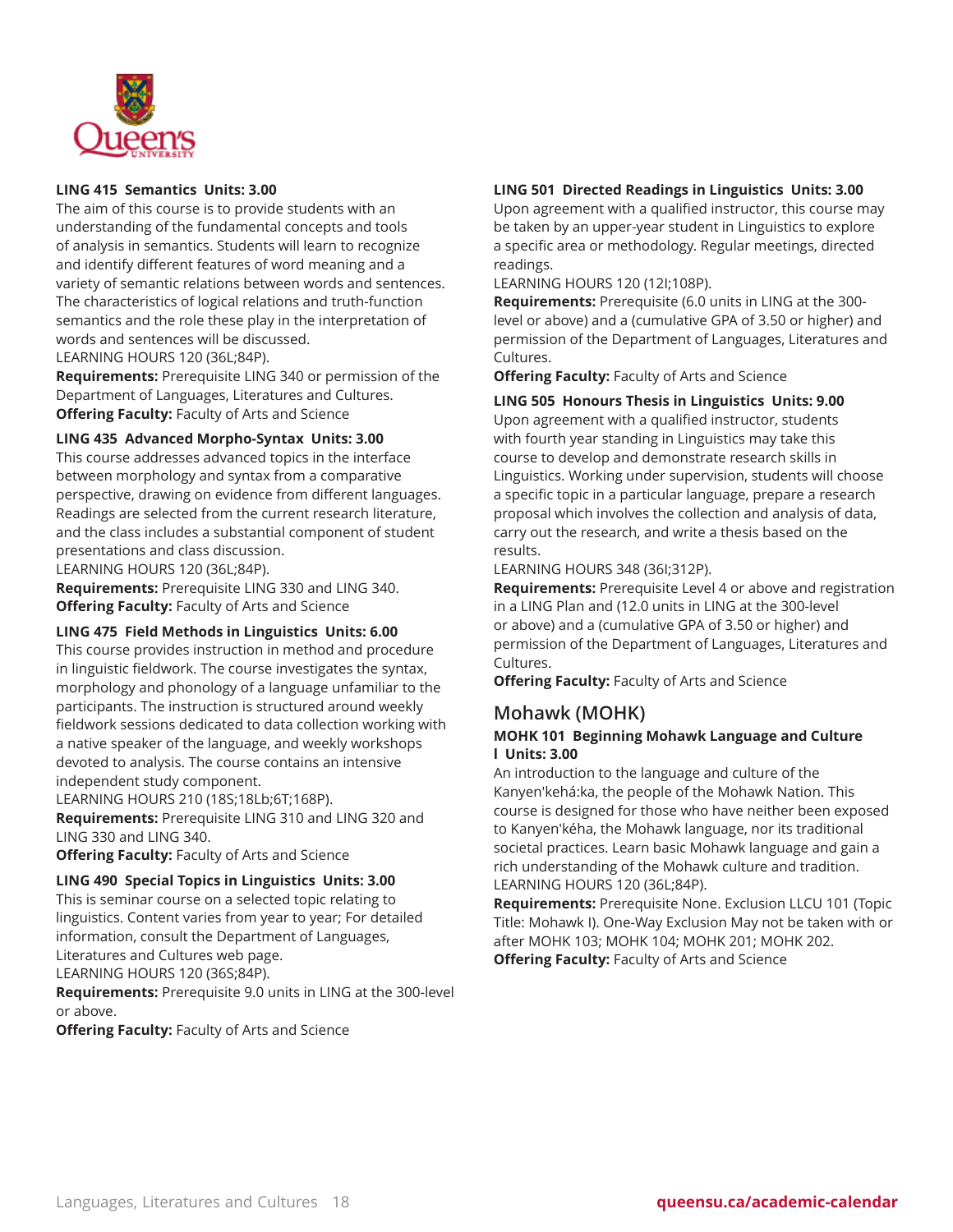

# **MOHK 102 Beginning Mohawk Language and Culture ll Units: 3.00**

A continuation of MOHK 101. Students will participate and begin to develop the ability to read, write and speak some basic Mohawk language and further their understanding of the richness of Mohawk culture, traditions, and worldviews. LEARNING HOURS 120 (36L;84P).

**Requirements:** Prerequisite MOHK 101. Exclusion LLCU 102 (Topic Title: Mohawk II). One-Way Exclusion May not be taken with or after MOHK 103; MOHK 104; MOHK 201; MOHK 202. **Offering Faculty:** Faculty of Arts and Science

# **MOHK 103 Oral Mowak Language - Beginning I (TMT) Units: 3.00**

This course is delivered in Tyendinaga and will offer foundational instruction in Kanyen'kéha, the language of the Mohawk People. It will build oral language skills for everyday communication and lay the groundwork for continuing study in MOHK 104. It is especially designed for those who have never been exposed to Kanyen'kéha as a living language. NOTE Only offered in Tyendinaga

LEARNING HOURS 120(108Oc;12P).

**Requirements:** Prerequisite None.

**Offering Faculty:** Faculty of Arts and Science

# **MOHK 104 Beginning Mohawk Language and Culture II Tyendinaga Units: 3.00**

This course will be delivered in Tyendinaga and will be a continuation of MOHK 103. It will provide further instruction in Kanyen'kéha, the language of the Mohawk People at the beginning level. This course will allow students to continue developing their language abilities at the beginning level for continuing study in MOHK 201.

NOTE Only offered in Tyendinaga LEARNING HOURS 120(108Oc;12P).

**Requirements:** Prerequisite MOHK 103. **Offering Faculty:** Faculty of Arts and Science

# **MOHK 201 Intermediate Mohawk Language and Culture Units: 3.00**

Students will continue to develop their language skills in Kanyen'kéha (the Mohawk language) beyond the basics and be able to interact meaningfully in a greater number of daily activities.

NOTE Offered only in the Mohawk Territory of Tyendinaga and open only to students registered in the Certificate of Mohawk Language and Culture.

LEARNING HOURS 120 (102Oc;18P).

**Requirements:** Prerequisite Registration in the MOHK Certificate and (MOHK 102 or MOHK 104). **Offering Faculty:** Faculty of Arts and Science

# **MOHK 202 Oral Mohawk Language Units: 3.00**

This course will finalize the transition from reading to writing to hearing and speaking in Kanyen'kéha (the Mohawk language). It will also give students the tools necessary to learn and improve their abilities in conversation with first language speakers (either in person, in recordings, or in written materials).

NOTE Offered only in the Mohawk Territory of Tyendinaga and open only to students registered in the Certificate of Mohawk Language and Culture.

LEARNING HOURS 120 (102Oc;18P).

**Requirements:** Prerequisite Registration in the MOHK Certificate and MOHK 201.

**Offering Faculty:** Faculty of Arts and Science

# **Portuguese (PORT)**

# **PORT 103 Beginning Portuguese and Culture l Units: 3.00**

Introduction to the language and culture of Portugal and Brazil, acquiring basic communicative skills, vocabulary, and structures of the Portuguese language. This course promotes knowledge and understanding of the social, cultural, and historical contexts of both countries.

LEARNING HOURS 120 (36L;84P)

**Offering Faculty:** Faculty of Arts and Science

#### **PORT 104 Beginning Portuguese and Culture ll Units: 3.00**

Continuation of PORT 103/3.0. Basic communicative skills, vocabulary, and structures of the Portuguese language and the knowledge and understanding of the social, cultural, and historical contexts of Portugal and Brazil, and other Portuguese speaking countries. LEARNING HOURS 120 (36L;84P)

**Requirements:** Pre PORT103 **Offering Faculty:** Faculty of Arts and Science

# **Spanish (SPAN)**

**SPAN 101 Beginning Language and Culture 1 Units: 3.00 Offering Faculty:** Faculty of Arts and Science

**SPAN 102 Beginning Language & Culture II Units: 3.00 Offering Faculty:** Faculty of Arts and Science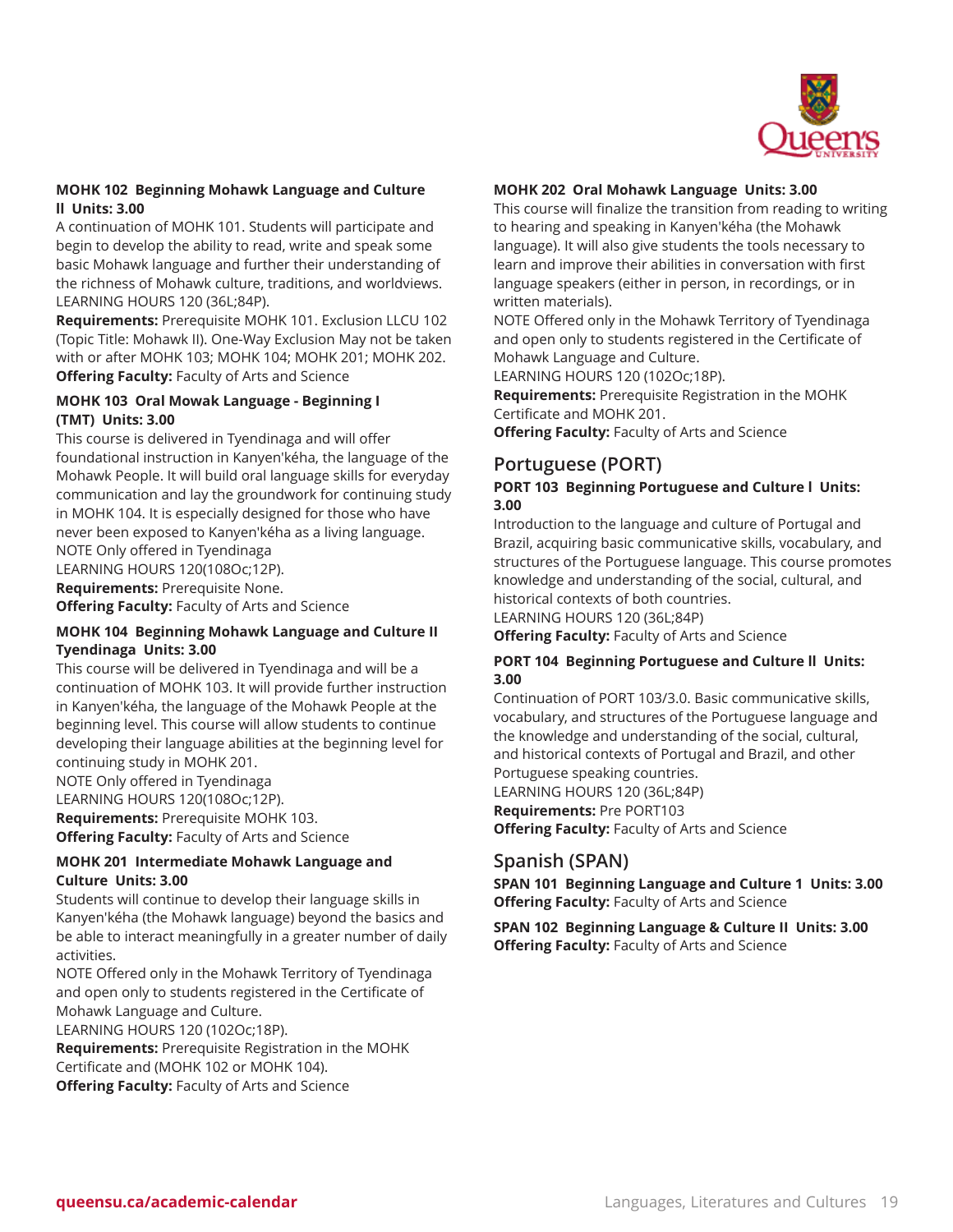

# **SPAN 111 Beginning Spanish I Units: 3.00**

Offers a basic level of Spanish understanding, speaking, reading and writing for students who have no knowledge of Spanish whatsoever.

NOTE Also offered online, consult Arts and Science Online (Learning Hours may vary).

NOTE Also offered at the Bader International Studies Centre, Herstmonceux (Learning Hours may vary).

LEARNING HOURS 120 (36L;12O;72P).

**Requirements:** Prerequisite None. One-Way Exclusion May not be taken with or after SPAN 112; SPAN 201; SPAN 204; SPAN 205; SPAN 301; SPAN 302; SPAN 303; SPAN 304; SPAN 401; SPAN 402. Equivalency SPAN P10. **Offering Faculty:** Faculty of Arts and Science

#### **SPAN 112 Beginning Spanish II Units: 3.00**

The continuation of SPAN 111. Also for students entering the University who have some knowledge of Spanish but have not completed 4U Spanish or equivalent. For these students an assessment exam or interview with an academic adviser is required before registration. Contact the Department of Languages, Literatures and Cultures for details.

NOTE Also offered at the Bader International Studies Centre, Herstmonceux (Learning Hours may vary).

LEARNING HOURS 120 (36L;6O;78P).

**Requirements:** Prerequisite A minimum grade of a C in (SPAN 111 or SPAN P10). Exclusion A maximum of 6.0 units from SPAN P10; SPAN 101; SPAN 111; SPAN 112. One-Way Exclusion May not be taken with or after SPAN 201; SPAN 204; SPAN 205; SPAN 301; SPAN 302; SPAN 303; SPAN 304; SPAN 401; SPAN 402.

**Offering Faculty:** Faculty of Arts and Science

#### **SPAN 204 Español intermedio Units: 3.00**

A review of the fundamentals of Spanish, in cultural contexts, designed to develop aural, oral, reading and writing skills. LEARNING HOURS 120 (36L;84P).

**Requirements:** Prerequisite A minimum grade of a C in SPAN 112. One-Way Exclusion May not be taken with or after SPAN 201; SPAN 205; SPAN 301; SPAN 302; SPAN 303; SPAN 304; SPAN 401; SPAN 402. Recommended 4U Spanish. **Offering Faculty:** Faculty of Arts and Science

#### **SPAN 205 Español avanzado Units: 3.00**

An advanced treatment of the written and spoken language, involving a study of syntax and style, written composition, translation into Spanish and oral discussions of cultural topics.

LEARNING HOURS 120 (36L;84P).

**Requirements:** Prerequisite A minimum grade of a C in SPAN 204. One-Way Exclusion May not be taken with or after SPAN 201; SPAN 301; SPAN 302; SPAN 303; SPAN 304; SPAN 401; SPAN 402.

**Offering Faculty:** Faculty of Arts and Science

# **SPAN 206 Spanish Conversation and Culture Units: 3.00**

This course is an intermediate conversation course designed to advance skills in oral communication and cultural competence, supported by grammar review and written assignments. Students will engage with different media sources, including Spanish-language film, news items, cultural readings, music and literary texts.

LEARNING HOURS 120 (36L;84P).

**Requirements:** Prerequisite A minimum grade of a C in SPAN 204. Corequisite SPAN 205. One-Way Exclusion May not be taken with of after SPAN 401; SPAN 402.

**Offering Faculty:** Faculty of Arts and Science

# **SPAN 252 Literatura De Hispanoameric II Units: 6.00 Requirements:** SPAN205

**Offering Faculty:** Faculty of Arts and Science

**SPAN 262 Literatura De Espana II Units: 6.00 Requirements:** SPAN205

**Offering Faculty:** Faculty of Arts and Science

#### **SPAN 301 Gramática avanzada y composición I Units: 3.00**

This course provides a comprehensive review of the most difficult aspects of Spanish grammar through advanced exercises in reading, composition, and conversation. The goal of the course is to consolidate and perfect the student's written and oral skills.

LEARNING HOURS 120 (36L;84P).

**Requirements:** Prerequisite SPAN 201 or SPAN 205. One-Way Exclusion May not be taken with or after SPAN 302; SPAN 401; SPAN 402.

**Offering Faculty:** Faculty of Arts and Science

#### **SPAN 302 Gramática avanzada y composición II Units: 3.00**

This course provides a comprehensive review of the most difficult aspects of Spanish grammar through advanced exercises in reading, composition, and conversation. The goal of the course is to consolidate and perfect the student's written and oral skills.

**Requirements:** Prerequisite SPAN 301. One-Way Exclusion May not be taken with or after SPAN 401; SPAN 402. **Offering Faculty:** Faculty of Arts and Science

#### **SPAN 303 Español para contextos profesionales I Units: 3.00**

Intensive practice in advanced grammar with a focus on Spanish for business, technical, administrative and related cultural purposes.

LEARNING HOURS 120 (36L;84P).

**Requirements:** Prerequisite SPAN 201 or SPAN 205. **Offering Faculty:** Faculty of Arts and Science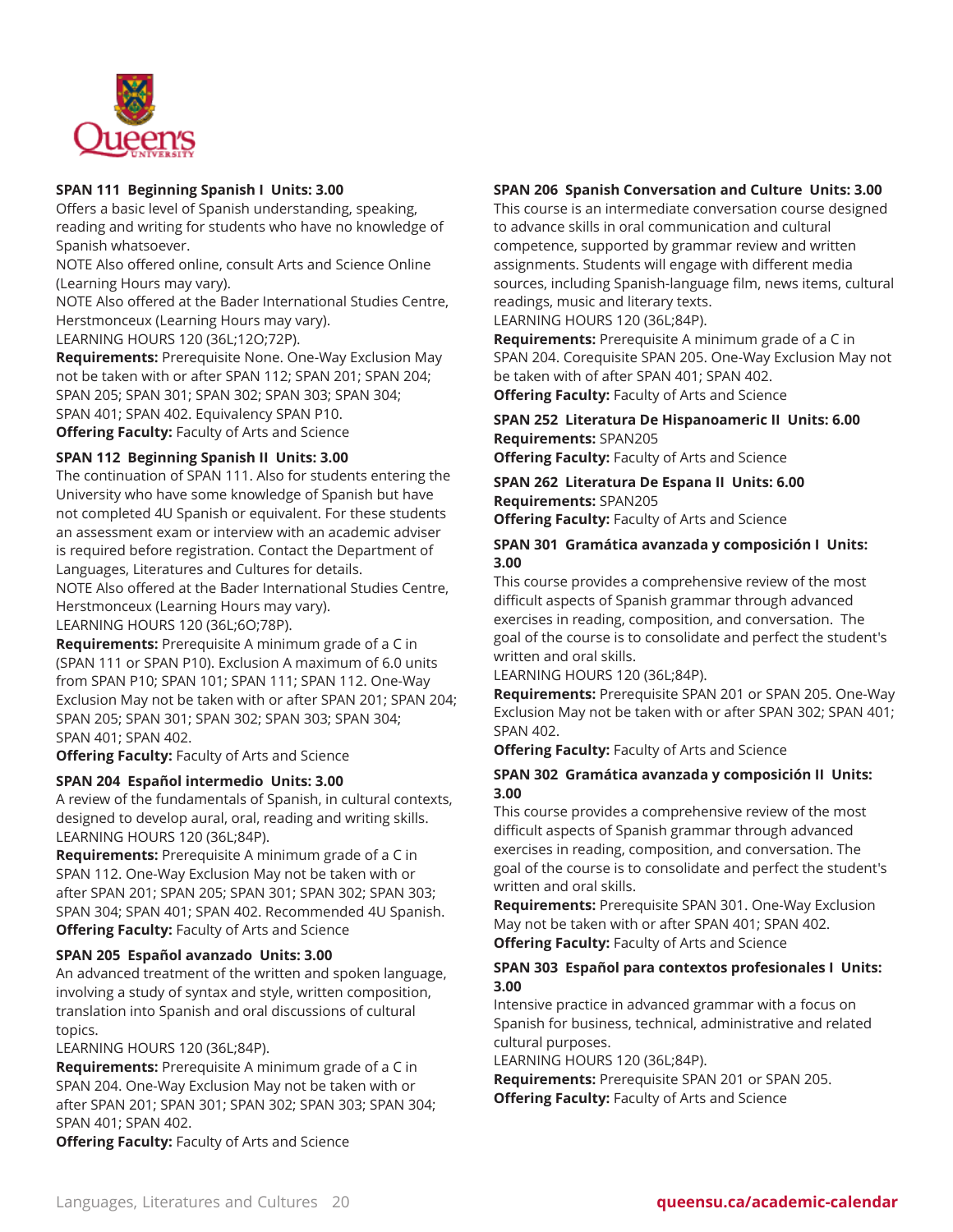

# **SPAN 304 Español para contextos profesionales II Units: 3.00**

Intensive practice in advanced grammar with a focus on Spanish for business, technical, administrative and related cultural purposes.

LEARNING HOURS 120 (36L;84P).

**Requirements:** Prerequisite SPAN 303. **Offering Faculty:** Faculty of Arts and Science

# **SPAN 306 La narrativa hispanoamericana del siglo 20 Units: 3.00**

A study of selected works by Spanish American writers such as Horacio Quiroga, Gabriel García Márquez, Jorge Luis Borges, Juan Rulfo, Julio Cortázar and Reinaldo Arenas. LEARNING HOURS 120 (36L;84P).

**Requirements:** Prerequisite SPAN 352. Corequisite (SPAN 301 and SPAN 302) or (SPAN 303 and SPAN 304). **Offering Faculty:** Faculty of Arts and Science

# **SPAN 310 Artistic Representations of the Spanish Civil War Units: 3.00**

The Spanish Civil War (1936-39) culminated in the military overthrow of the Republican government and the beginning of Francisco Franco's long dictatorship. This course examines artistic representations of the war in film (both documentary and fictional) and in other visual media (paintings, photography, posters), as well as in the written works of both Spanish and foreign authors such as Orwell, Hemingway, Neruda, Sender and Rodoreda. LEARNING HOURS 120 (36S;84P).

**Requirements:** Prerequisite SPAN 381. **Offering Faculty:** Faculty of Arts and Science

# **SPAN 327 Sickness and Health - Cultural Representations in Medical Discourse Units: 3.00**

**Offering Faculty:** Faculty of Arts and Science

# **SPAN 330 Cervantes I: Earlier Works Units: 3.00**

A study of Don Quijote I and a selection of his short theatrical Interludes. The course will consider the socio-economic and historical context and the literary implications of these works to provide a better understanding of 17th century Spain and the significance Cervantes' works still hold today.

NOTE Taught in English together with LLCU 330. Students concentrating in Spanish submit written assignments, tests and examinations in Spanish.

LEARNING HOURS 120 (36S;84P).

**Requirements:** Prerequisite SPAN 380. Corequisite (SPAN 301 and SPAN 302) or (SPAN 303 and SPAN 304). Exclusion LLCU 330.

**Offering Faculty:** Faculty of Arts and Science

# **SPAN 331 Cervantes II: Later Works Units: 3.00**

A study of Don Quijote II and a selection of novellas from Cervantes' Exemplary Novels. The course will consider the socio-economic and historical context and the literary implications of the continuation of Don Quijote I to provide a better understanding of 17th century Spain and the significance Cervantes' works hold today.

NOTE Taught in English with LLCU 331. Written work and examinations are in Spanish. Readings are in translation. LEARNING HOURS 120 (36S;84P).

**Requirements:** Prerequisite SPAN 330. Exclusion LLCU 331. **Offering Faculty:** Faculty of Arts and Science

# **SPAN 332 Spanish Baroque Short Theatre Units: 3.00**

Short theatre played an important role in the theatre of Spanish Golden Age. In this course students will study the literary particularities of the genre and the social ramifications of the themes present in short theatre (gender, battle of the sexes, diversity, authority amongst others) and their historical and contemporary relevance.

NOTE Taught in English with LLCU 332. Written work and examinations are in Spanish. Readings are in translation. LEARNING HOURS 120 (36S;84P).

**Requirements:** Prerequisite SPAN 380 or SPAN 381. Exclusion LLCU 332.

**Offering Faculty:** Faculty of Arts and Science

#### **SPAN 333 Acting Out: Sexual and Gender Subversion in Baroque Theatre Units: 3.00**

Baroque playwrights took full advantage of the actor Juan Rana's well-known queerness to subvert implicitly and explicitly the social norms of sexual and gender identity still questioned today. Course will examine Spanish Baroque short theatre in general and historically contextualize its subversion of social, sexual, gender, and patriarchal norms. NOTE Taught in English with LLCU 333. Students concentrating in Spanish submit written assignments, tests, and examinations in Spanish.

LEARNING HOURS 120 (36L;84P).

**Requirements:** Prerequisite SPAN 302. Exclusion LLCU 333. **Offering Faculty:** Faculty of Arts and Science

#### **SPAN 344 La Sociedad Espanola A Traves Del Cine Units: 3.00**

A study of changes in Spanish society as reflected in film and/ or literature.

LEARNING HOURS 120 (36S;84P).

**Requirements:** Prerequisite SPAN 381. Corequisite (SPAN 301 and SPAN 302) or (SPAN 303 and SPAN 304).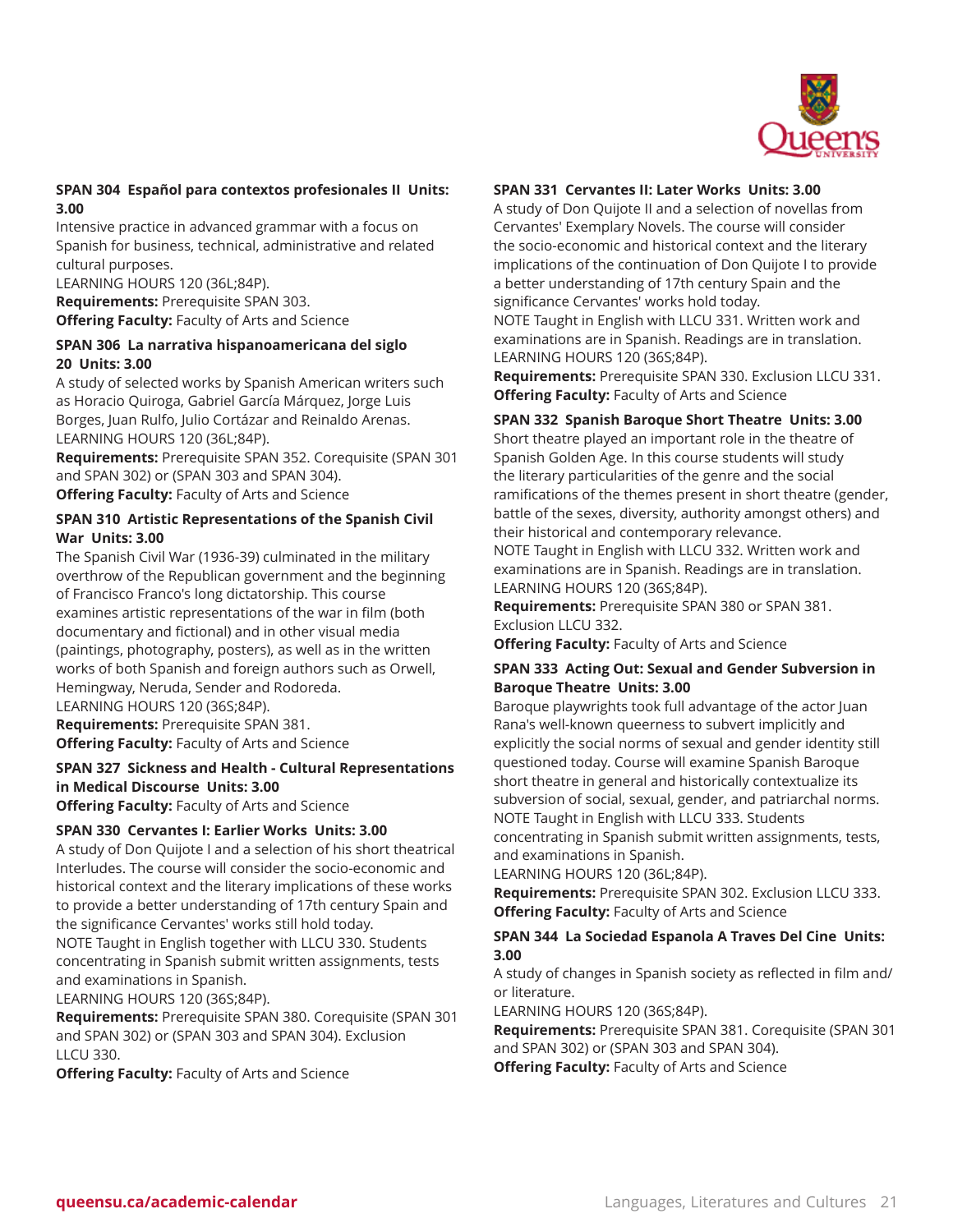

# **SPAN 351 Panorama literario latinoaméricano I Units: 3.00**

A survey of the major authors and works of Latin American literature from 1492 to the end of the 19th century. Readings will include texts from all genres and will illustrate the main cultural and historical trends and movements.

**Requirements:** pre SPAN201 and SPAN205

**Offering Faculty:** Faculty of Arts and Science

#### **SPAN 352 Panorama literario latinoaméricano II Units: 3.00**

A survey of the major authors and works of Latin American literature from the beginning of the 20th century to the present. Readings will include texts from all genres and will illustrate the main cultural and historical trends and movements.

**Requirements:** pre SPAN201 and SPAN205 **Offering Faculty:** Faculty of Arts and Science

# **SPAN 354 Voces femeninas en America Latina Units: 3.00**

A study of recent contributions to Latin American cultural production by women, including an overview of gender issues and the role women have played in their nations' history. The course will also explore the variety of voices that make up the cultural production of women in Latin America in terms of class, ethnicity, race and sexual orientation.

NOTE Taught in English with LLCU 354. Student concentrating in Spanish submit written assignments, tests and examinations in Spanish.

LEARNING HOURS 120 (36S;84P).

**Requirements:** Prerequisite SPAN 351 or SPAN 352. Corequisite (SPAN 301 and SPAN 302) or (SPAN 303 and SPAN 304) Exclusion LLCU 354.

**Offering Faculty:** Faculty of Arts and Science

# **SPAN 380 Introducción: Literatura de España I Units: 3.00**

An introduction to the major authors and works of the literature of Spain from its beginnings to the end of the 17th Century. Through study and analysis students will obtain a general understanding of the main cultural, historical, and societal trends and movements during these periods. **Requirements:** Prerequisite SPAN 201 or SPAN 205. **Offering Faculty:** Faculty of Arts and Science

# **SPAN 381 Introducción: Literatura de España II Units: 3.00**

An introduction to the major authors and works of the literature of Spain from the Enlightenment to the present. Through study and analysis students will obtain a general understanding of the main cultural and historical and societal trends and movements during these eras.

**Requirements:** Prerequisite SPAN 201 or SPAN 205. **Offering Faculty:** Faculty of Arts and Science

# **SPAN 401 Advanced Grammar Through Translation I Units: 3.00**

This course aims to perfect the students' ability to write and speak in Spanish, with intensive practice of advanced Spanish grammatical structures through translation exercises, as well as compositions and oral work.

**Requirements:** Prerequisite (SPAN 302 or SPAN 304) or permission of the Department of Languages, Literatures and Cultures. One-Way Exclusion May not be taken with or after SPAN 402.

**Offering Faculty:** Faculty of Arts and Science

# **SPAN 402 Advanced Grammar Through Translation II Units: 3.00**

This course aims to perfect the students' ability to write and speak in Spanish, with intensive practice of advanced Spanish grammatical structures through translation exercises, as well as compositions and oral work.

**Requirements:** Prerequisite SPAN 401 or permission of the Department of Languages, Literatures and Cultures. **Offering Faculty:** Faculty of Arts and Science

# **SPAN 406 Introducción a la teoría y el análisis literario Units: 3.00**

An introduction to contemporary literary theories and the analysis of Hispanic texts from reader-, structural- and author-oriented perspectives.

NOTE Taught in English together with LLCU 316/3.0. Students concentrating in Spanish submit written assignments, tests, and examination in Spanish. Normally they will read Hispanic texts in the original.

**Requirements:** SPAN250 OR SPAN251 OR SPAN252 **Offering Faculty:** Faculty of Arts and Science

#### **SPAN 408 The Films of Pedro Almodóvar Units: 3.00**

Students will view and analyze a selection of Almodóvar's films within the context of Spain and other countries. The study of gender, sexual, cultural and societal identity and other fundamentals of contemporary theory will be central to this course.

NOTE Taught in English together with LLCU 208/3.0. Students concentrating in Spanish submit written assignments, tests, and examination in Spanish.

**Requirements:** SPAN260 OR SPAN262 OR SPAN261 **Offering Faculty:** Faculty of Arts and Science